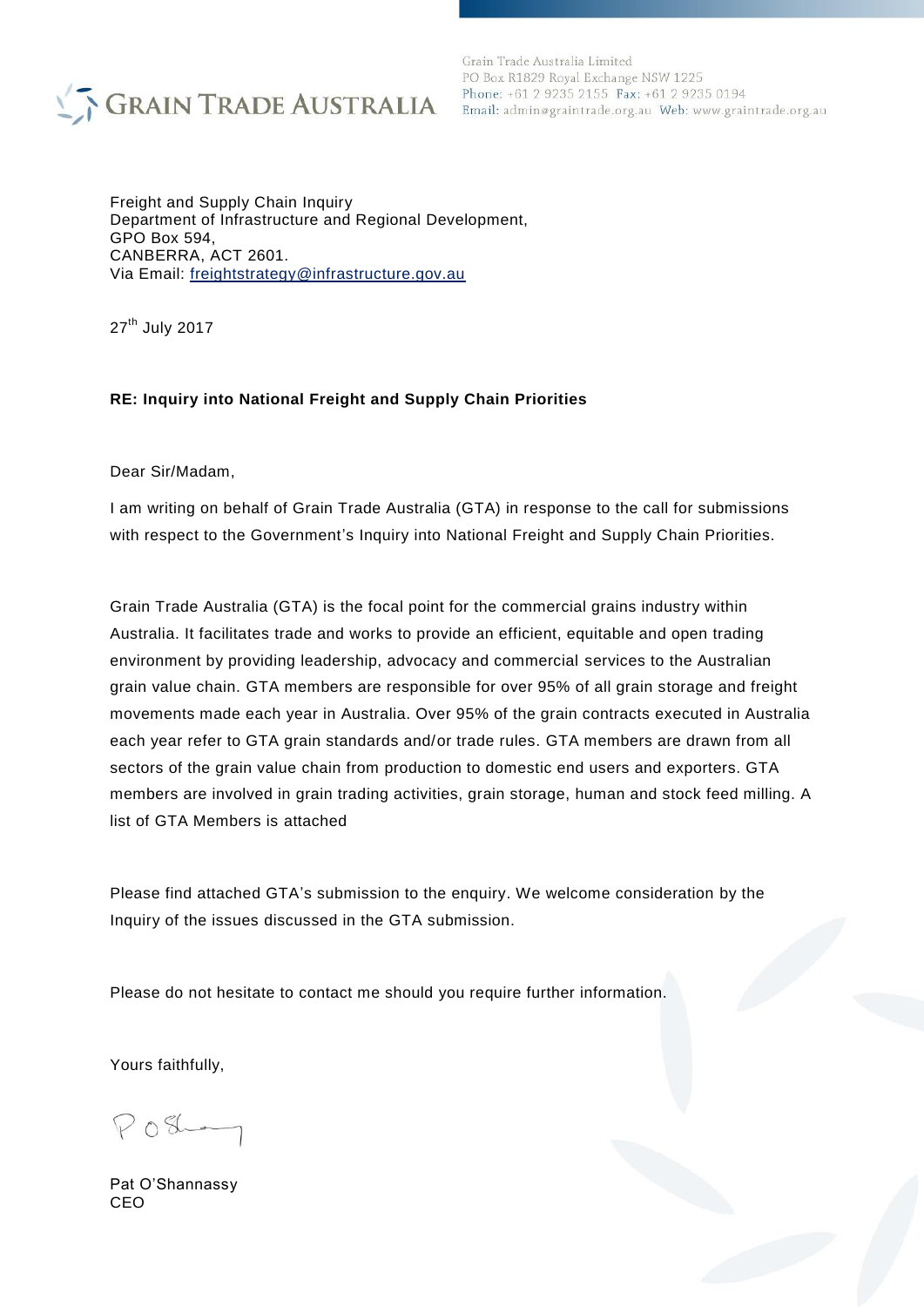

Grain Trade Australia Limited PO Box R1829 Royal Exchange NSW 1225 Phone: +61 2 9235 2155 Fax: +61 2 9235 0194

# Submission

# Grain Trade Australia

to

# **Inquiry into National Freight and Supply Chain Priorities**

27 July 2017

For more information contact Grain Trade Australia [www.graintrade.org.au](http://www.graintrade.org.au/) Phone: 02 9235 2155 Email: [admin@graintrade.org.au](mailto:admin@graintrade.org.au)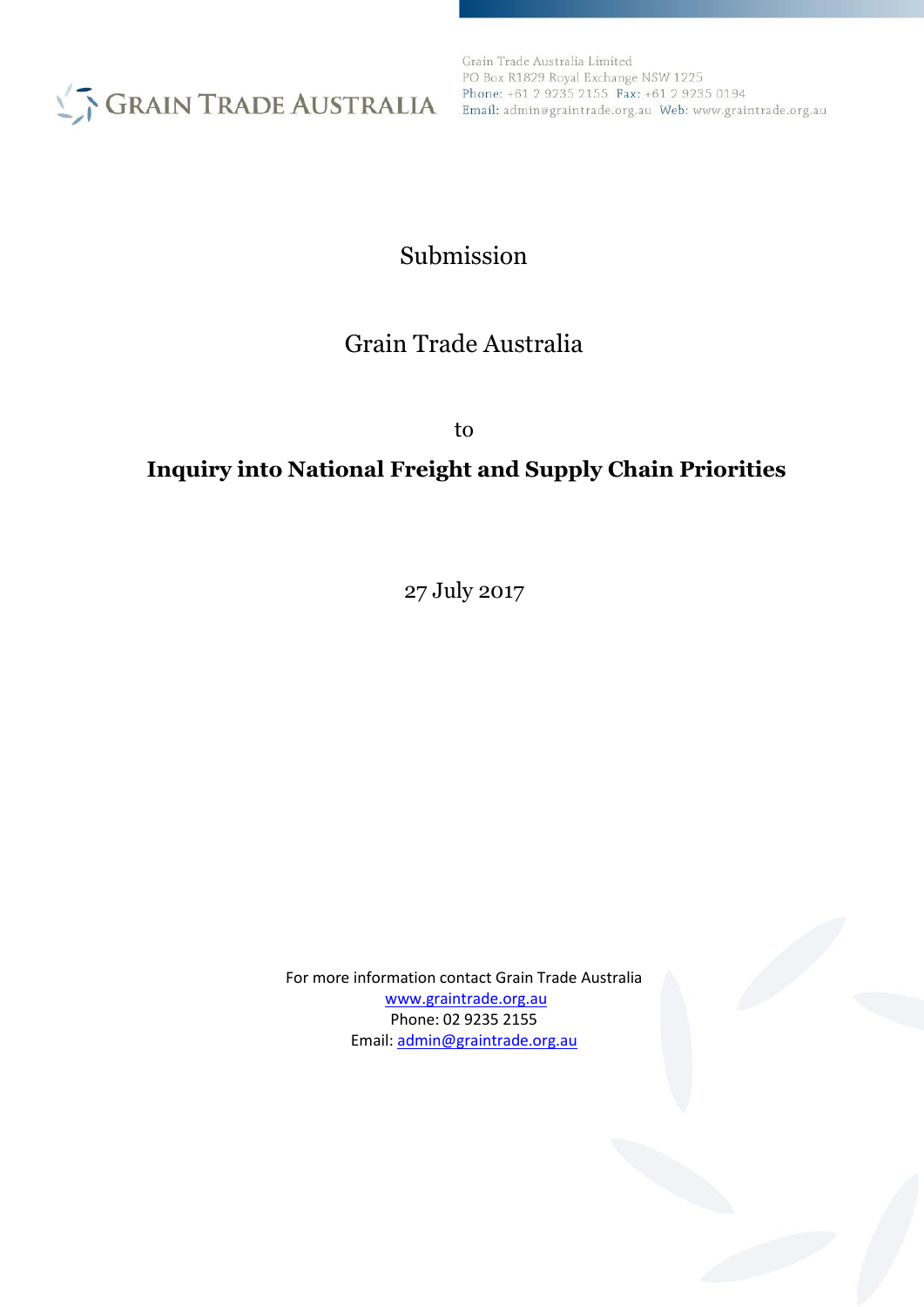| 5.2 |  |
|-----|--|
| 5.3 |  |
| 5.4 |  |
|     |  |
|     |  |
| 5.5 |  |
| 5.6 |  |
| 5.7 |  |
|     |  |
|     |  |
|     |  |

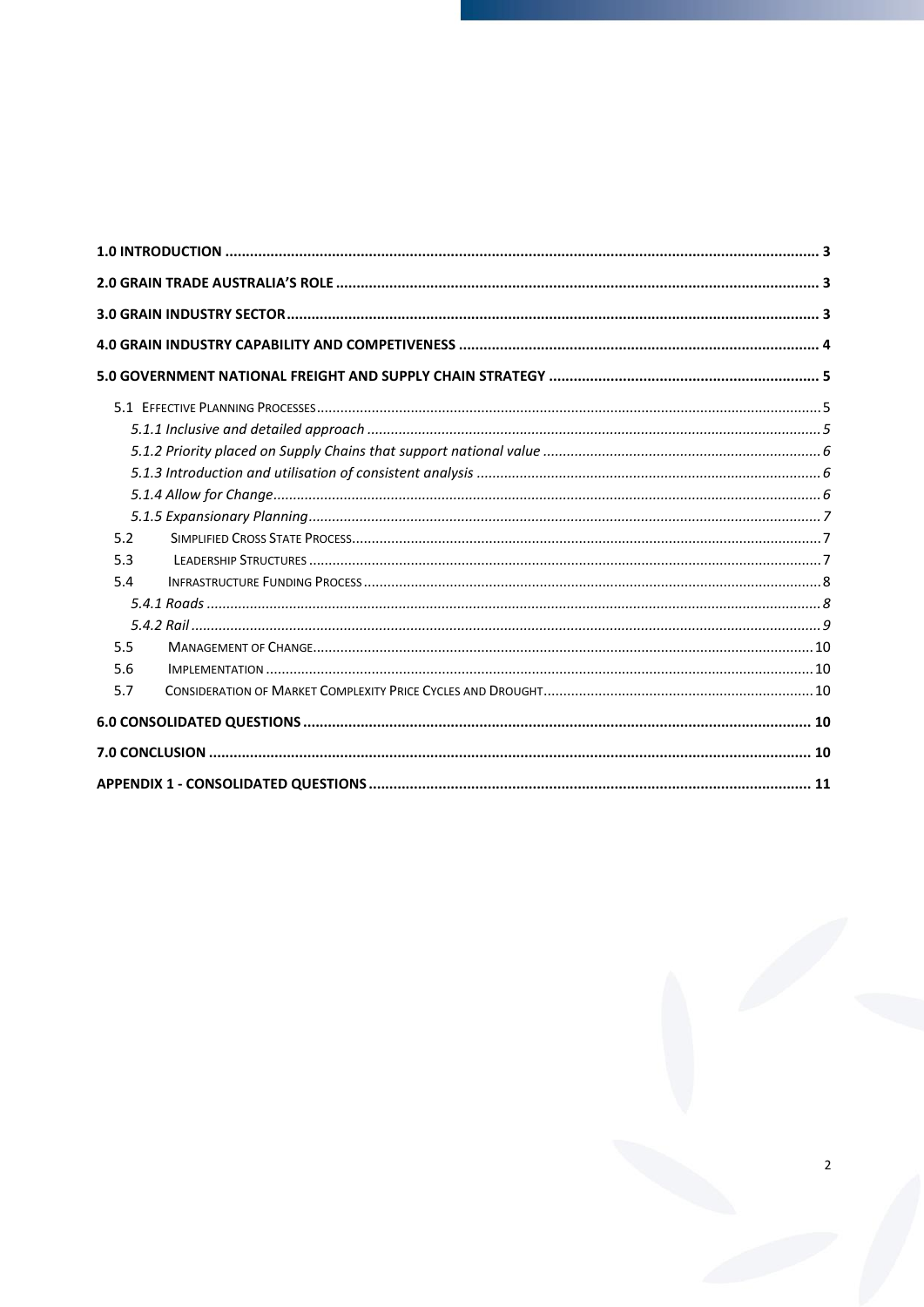#### <span id="page-3-0"></span>**1.0 Introduction**

Grain Trade Australia (GTA) welcomes the Australian Government commitment to a National Freight and Supply Chain Strategy and the commencement of an Inquiry into freight and supply chain priorities.

The Australian agricultural industry, and its grain sector is critical to national and rural prosperity providing food security and much needed export revenue whilst generating income and employment opportunities within both urban and rural communities. To maintain and grow productivity in the sector, GTA is of the firm belief an effective and an efficient supply chain is critical to this outcome. GTA is committed to assist and provide input to the Australian Government and the Inquiry Panel to achieve its stated objectives.

## <span id="page-3-1"></span>**2.0 Grain Trade Australia's Role**

GTA is the focal point for the commercial grains industry within Australia. It facilitates trade and works to provide an efficient, equitable and open trading environment by providing leadership, advocacy and commercial services to the Australian grain value chain. GTA is non-political, industry driven with a primary focus to ensure the efficient facilitation of commercial activities across the grain supply chain including a strong focus on the logistics of grain through transport storage and ports.

GTA's has over 260 organisations as members ranging from regional family businesses to large national and international trading/storage and handling companies. The vast majority of grain contracts executed in Australia refer to GTA grain trading standards, standard form grain contracts and GTA trade rules. Most of Australia's grain storage and freight movements are made by GTA members.

## <span id="page-3-2"></span>**3.0 Grain Industry Sector**

The Australian grains sector has been a consistent provider of productivity to the Australian economy with the Australian Bureau of Agricultural Research and Economics (ABARES) stating that in 2016–17, the gross value of crop production is set to increase to \$28.6 billion. With 60% of production exported the industry is a major driver of export revenue and is a substantial employer of people from farm gate through to port.

The grain industry supply chain is geographically diverse and is spread across 18 ports in the 5 major producing states of the nation.

Producing on average 45mmt tonnes from approximately 21,000 farms production units<sup>1</sup> the grain industry has an inordinately heavy reliance on the nation's road and rail networks including rural branch lines and the many non-sealed farm access and rural roads.

The grains industry utilises all 5 road categories under the Heavy Vehicle Road Reform (HVRR) categorisation model.

 $\overline{a}$ 

 $<sup>1</sup>$  Grain Growers – State of the Nation 2016</sup>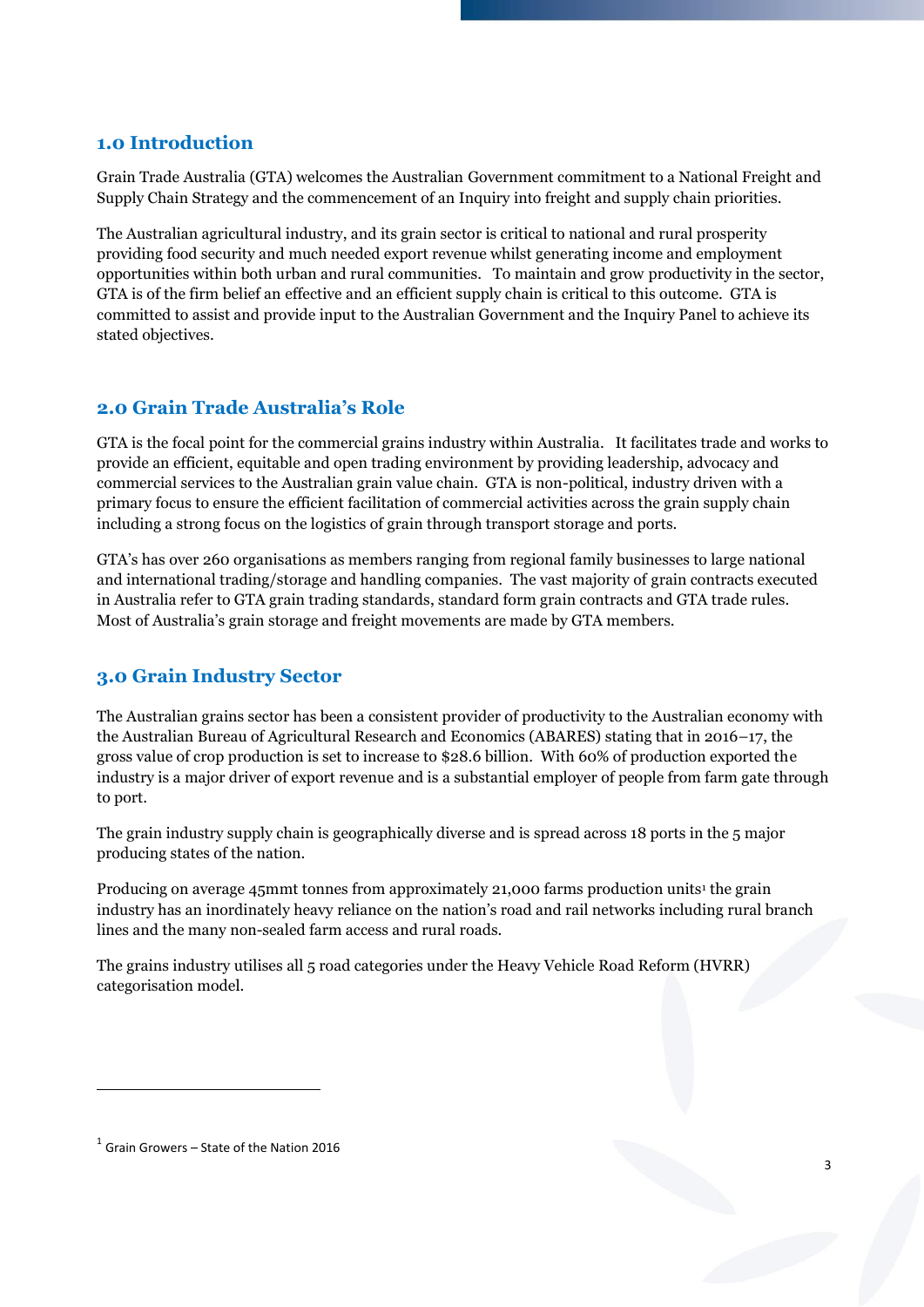#### *Table 1. HVRR Road Categorisation Model*

| <b>Road</b>     | <b>Description</b>                                                                                                                                                                                                                                        |
|-----------------|-----------------------------------------------------------------------------------------------------------------------------------------------------------------------------------------------------------------------------------------------------------|
| <b>Category</b> |                                                                                                                                                                                                                                                           |
| $R_1$           | R1 roads are freeways, motorways, and tollways that have divided carriageways with<br>two or more lanes in each direction and sealed shoulders on both sides of each<br>carriageway. These roads form major urban and interurban traffic movement routes. |
| $R_{2}$         | R2 roads are urban highways or major roads that are not a freeway but may have<br>divided carriageways and two or more lanes in each direction. These roads always<br>have sealed shoulders.                                                              |
| R <sub>3</sub>  | R3 roads are urban arterials and rural highways that have single carriageway with<br>one lane in each direction. These roads may have sealed or unsealed shoulders.                                                                                       |
| R <sub>4</sub>  | R4 roads are collector or distributor roads. These are roads with no requirements for<br>shoulders.                                                                                                                                                       |
| $R_5$           | R <sub>5</sub> roads are local or access roads which provide property access.                                                                                                                                                                             |

Historically, the Australian grain supply chain operated under a simple aggregation system with farmers delivering their produce approximately 10-30kms at harvest time to local collection points from where the grain would, over time be delivered to domestic and export destinations. This model has now changed with the industry increasingly moving to a disaggregated market with:

- Increased use of farm storage, with the Australian Bureau of Statistics reporting approximately 15mmt of farm storage available to the industry in the 2008-2009 Agricultural Survey and currently is likely to be significantly higher.
- Rationalisation of bulk handler receival sites and service arrangements.
- Privatisation of the above rail operating companies and their rolling stock assets and some of the below rail track networks. Removal of government ownership and in some states Community Service Obligations (CSOs) for rail leading to a transport modal shift from rail to road.
- Increased use of containers for export tonnage due to favourable back freight opportunities combined with international markets preferences in delivery and order size.
- Increased commodity trading activity with multiple aggregators for most sales contracts and a dramatic increase in supply chain participants resulting in competing demand for common use infrastructure.

The increased complexity in the grain supply chain has created challenges and constraints in peak periods. This evolving model and its complexity need to be understood and factored into the governments supply chain planning frameworks.

## <span id="page-4-0"></span>**4.0 Grain Industry Capability and Competiveness**

Increasingly sophisticated global markets dictate the fortunes of the Australian grain industry. Australia does have some inherent advantages in the global market on account of our reputation for producing a clean quality product and the sea freight advantage accorded by our proximity to key south East Asian markets.

However, current depressed sea freight rates and increasing competition from the Black Sea region has dramatically reduced the inherent competitive advantage afforded to Australian grain.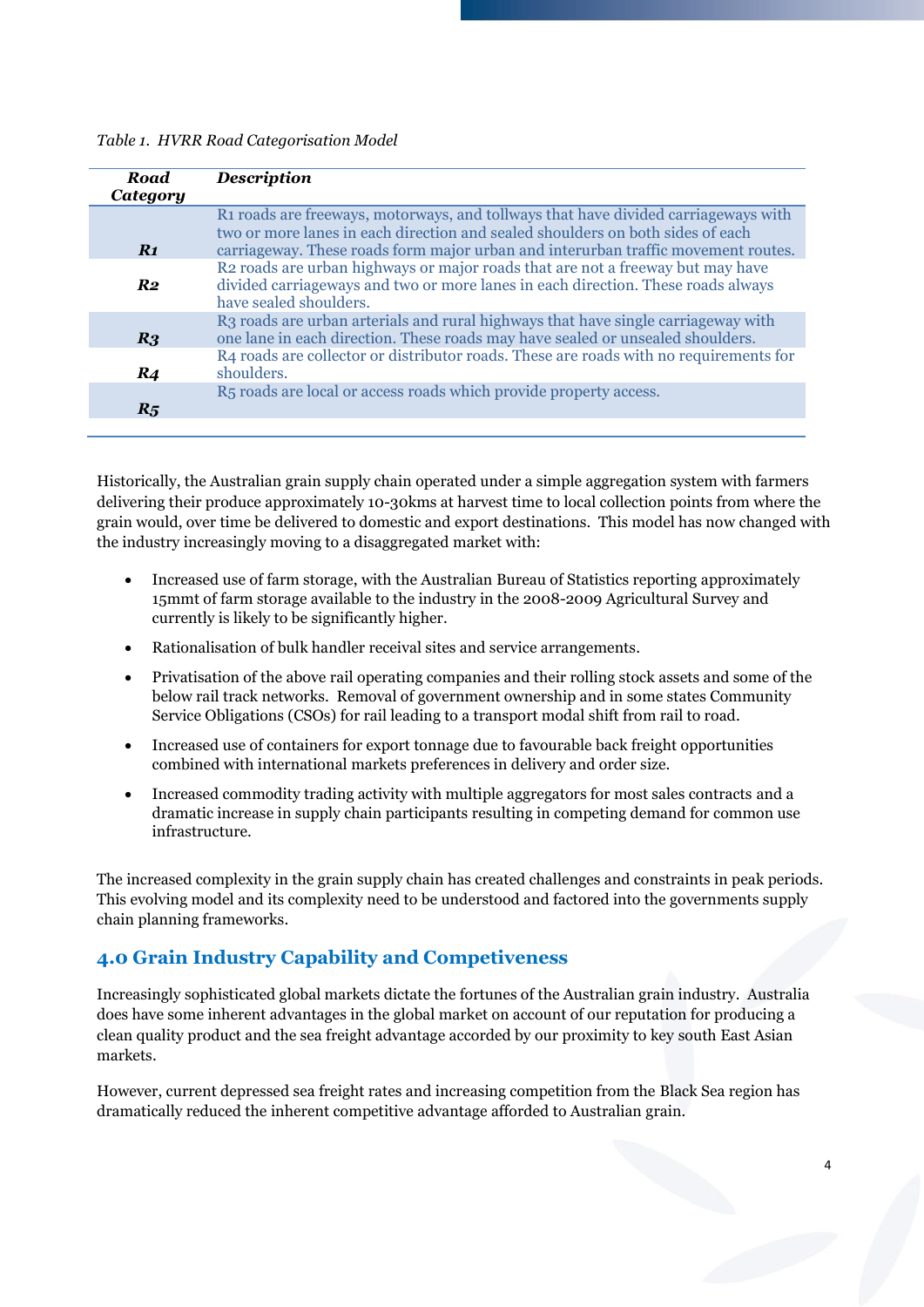GTA in 2014 provided a Submission to the Agricultural Competiveness White Paper. This paper [\(GTA](file:///C:/Users/ross.tma/Documents/tim%20documents%202015/GTA%20Transport/%20(GTA%20Submission%20to%20Ag%20White%20Paper)  [Submission to Ag White Paper](file:///C:/Users/ross.tma/Documents/tim%20documents%202015/GTA%20Transport/%20(GTA%20Submission%20to%20Ag%20White%20Paper) ) provides some detail on the competiveness of the Australian transport, infrastructure and the grains sector.

Supply chain related innovation is essential, and requires leadership, planning and capital investment to ensure an efficient globally competitive grain industry for Australia. Critical to the value proposition for Australian grain in the export market, is the ability for market participants to "front-end" (i.e. heavily concentrate the shipping program in the immediate six months following harvest) their sales and shipping programs prior to new season northern hemisphere grain being available to compete. This peak demand requirement has resulted in the grain supply chain demanding overcapacity with resultant cost implications.

## <span id="page-5-0"></span>**5.0 Government National Freight and Supply Chain Strategy**

GTA members are extremely interested in supporting and assisting government policy and strategy relating to the national supply chain as this area is the basis of a large proportion of the cost base in the production and delivery of grain to market. Recent research has shown that Australian grain transport costs represent on average over 30% of total production cost2. In some places they are far more. Such high transport costs damage the competitiveness of Australian grains in world markets, regardless of market access settings

The recent review of governance and institutional arrangements in the area of Coastal Shipping was welcomed by GTA, as it is felt this may reduce cost and improve efficiency for the grains industry. Similarly, GTA are committed to provide input and assistance to the Inquiry and its Panel to hopefully assist in facilitating positive outcomes for the Australian supply chain and industry.

#### *Particular issues and areas GTA would like the Inquiry to be aware of and considered are:*

#### <span id="page-5-1"></span>**5.1 Effective Planning Processes**

#### <span id="page-5-2"></span>**5.1.1 Inclusive and detailed approach**

 $\overline{\phantom{a}}$ 

Government and industry supply chain planning processes and supporting data are critical to the formulation of effective freight and supply chain related strategy. Whilst aware of the level of complexity and data that pertains to this study, GTA considers this type of process requires a strong focus on inclusive community consultation. This is especially the case, given the potential impact any changes in government policy may have on rural industry and communities.

<sup>&</sup>lt;sup>2</sup>. Stretch, T, Carter, C and Kingwell, for Australian Export Grains Innovation Centre The Cost of Australia's Bulk Grain Export Supply Chains (2014)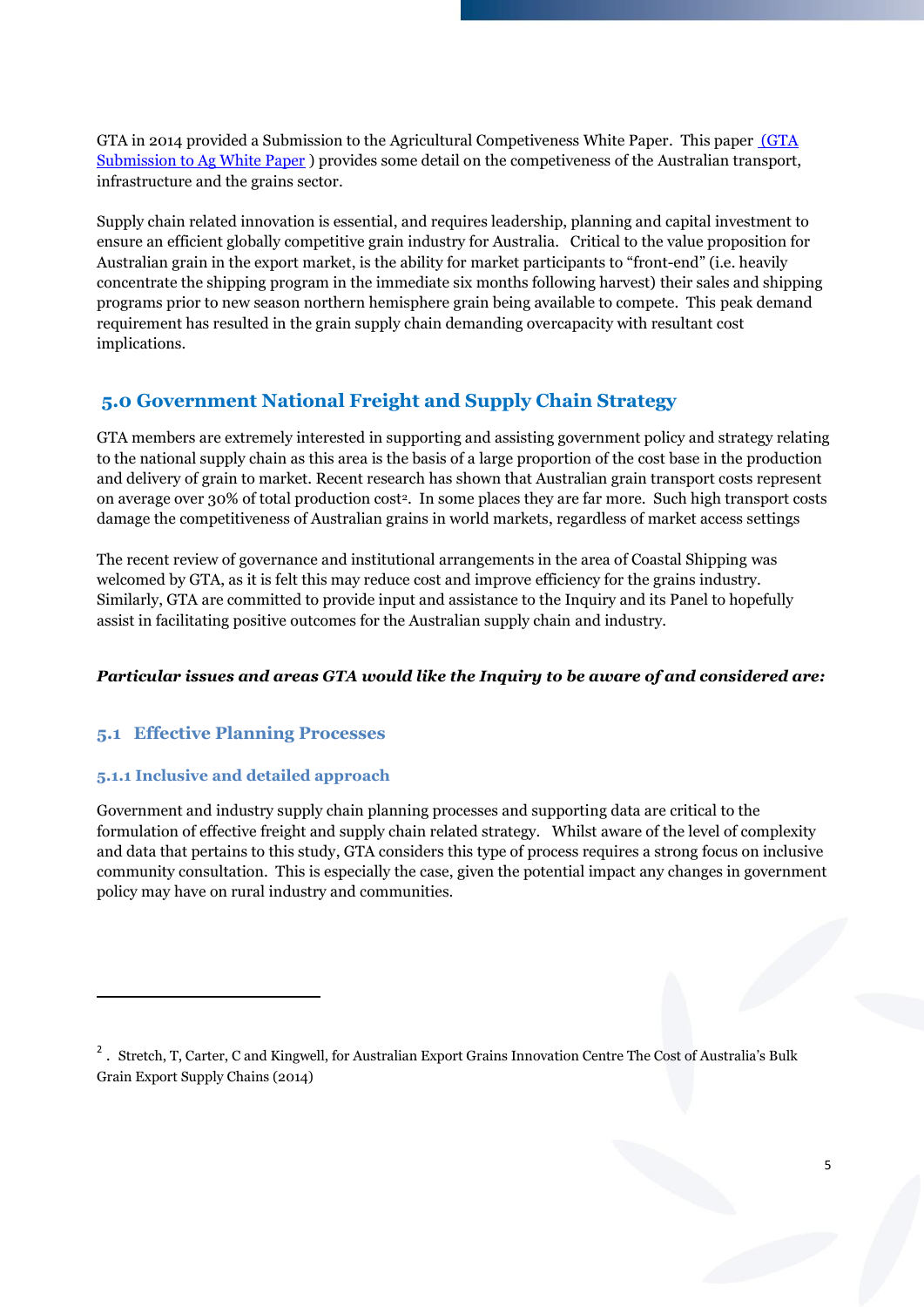Obviously, there are numerous existing and prior federal, state and local council studies and strategies that are available as a resource for the Inquiry team. These should be accessed and utilised in the process. This is especially the case for reports or papers that have sourced input from remote and rural stakeholders.

#### <span id="page-6-0"></span>5.1.2 Priority placed on Supply Chains that support national value

GTA would suggest the Inquiry Panel in their planning process ensure there is a priority placed on productivity growth and the value of local domestic product and export commodities to the overall national economic value. GTA preference is for the planning processes to place a higher priority on export value chains in preference over supply chains that are inherently focussed on importation of consumer products. Similarly, GTA are concerned the necessary strong government focus on the current and forecast urban congestion issues may be to the detriment of freight networks, and in particular rural and agricultural supply chains.

#### <span id="page-6-1"></span>5.1.3 Introduction and utilisation of consistent analysis

When planning, governments across Australia utilise different methodologies for rating the capability of infrastructure and for valuing the cost and benefit of investment in infrastructure.

All cost benefit valuing initiatives should be based on a consistent methodology that is hopefully consistent with Infrastructure Australia. This will better allow for comparative analysis of the value of projects and will help to ensure a standardised method. The methodology should include social and environmental impacts as well as pure economic value.

#### <span id="page-6-2"></span>5.1.4 Allow for Change

Evolution of markets through changes in demand and supply should be considered in all sectors. Unexpected changes, or degree of change (eg in population growth or distribution) can have impacts that are not forecast or predicted in longer term plans. This means, any planning and strategic process must have flexibility to adjust to unexpected changes. For example:

- The increase in farm storage and the holding of stored grain on farm compared to bulk handler facilities. This has a marked usage change for rural road networks and further exposes the industry to 'first mile' issues.
- Faster technology uptake by the road industry as compared to rail may support a future modal shift from rail to road.
- Climate change may result in changes in long standing global and local supply and demand for grain and other agricultural commodities. This can lead to greater market volatility and the resultant impact on supply chains including:
	- o Price volatility creating spikes in export demand leading to local supply issues
	- o Potential for more frequent grain imports into eastern Australia requiring a simplified and standardised approach to imports. Current import regulation and arrangements can be arduous and consideration may be needed to address related issues going forward.
- Urban sprawl and congestion impacting on existing grain supply chain routes.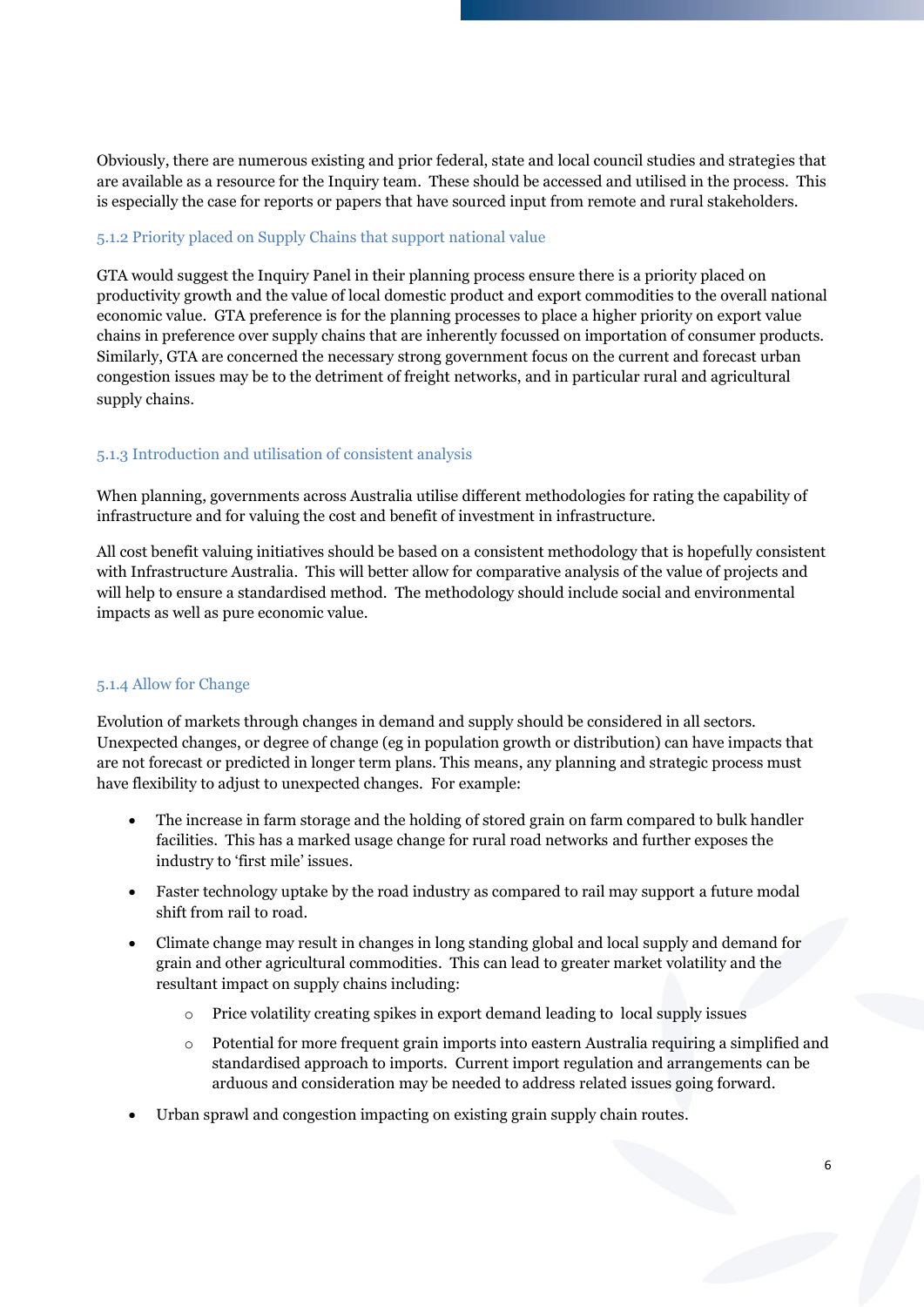#### <span id="page-7-0"></span>5.1.5 Expansionary Planning

Government planning and funding of projects has a tendency to be limited by scope. When undertaking a planning process the ability to greatly multiply economic value through aligned additional infrastructure should always be considered.

A recent example in Victoria is the Murray Basin Rail Project where widening the scope of the project may have potentially multiplied economic value. This increase in value may have been available through spending additional funds to increase rail track axle load weight capabilities whilst performing the change of rail gauge from broad gauge to standard gauge.

#### Recommendations:

- 1. The Inquiry is resourced adequately to include extensive industry engagement, and the analysis and review of past industry reports.
- 2. Supply Chain Funding is prioritised on economic value principles.
- 3. Ensure a standard investment methodology.
- 4. Engage further with industry to forecast, plan and prepare for change.
- 5. Ensure the consideration of value uplift when scoping projects to consider expansionary value.

#### <span id="page-7-1"></span>**5.2 Simplified Cross State Process**

A common issue amongst GTA members is the difficulty in managing supply chains that travel through more than one state. State based planning and government has value, however, a greater focus and capability to allow cross border movement of product is essential.

Some of the issues raised by members include state specific variances in safety regulation, mass limits for heavy vehicles, above rail operations and the movement of heavy agricultural vehicles.

#### <span id="page-7-2"></span>**5.3 Leadership Structures**

Given an outcome from this strategy may involve structural reform and change it is imperative that strong leadership from all levels of government is provided. Government should be supported in this process by strong industry representation and involvement of impacted community groups.

- The role of relevant federal, state and local councils in strategy formulation, policy and decision making must be respected and understood by all participants. Similarly, this process requires clarity as to the relevant structure and hierarchy of government departments, agencies and independent sector bodies.
- The Inquiry should consider how federal government planning can incentivise state and local governments to implement a national freight and supply chain strategy. State and local planning provides a critical role and function. However, without a common vision and methodology to value projects funding on occasions may be allocated due to political and corporate preference rather than anticipated value.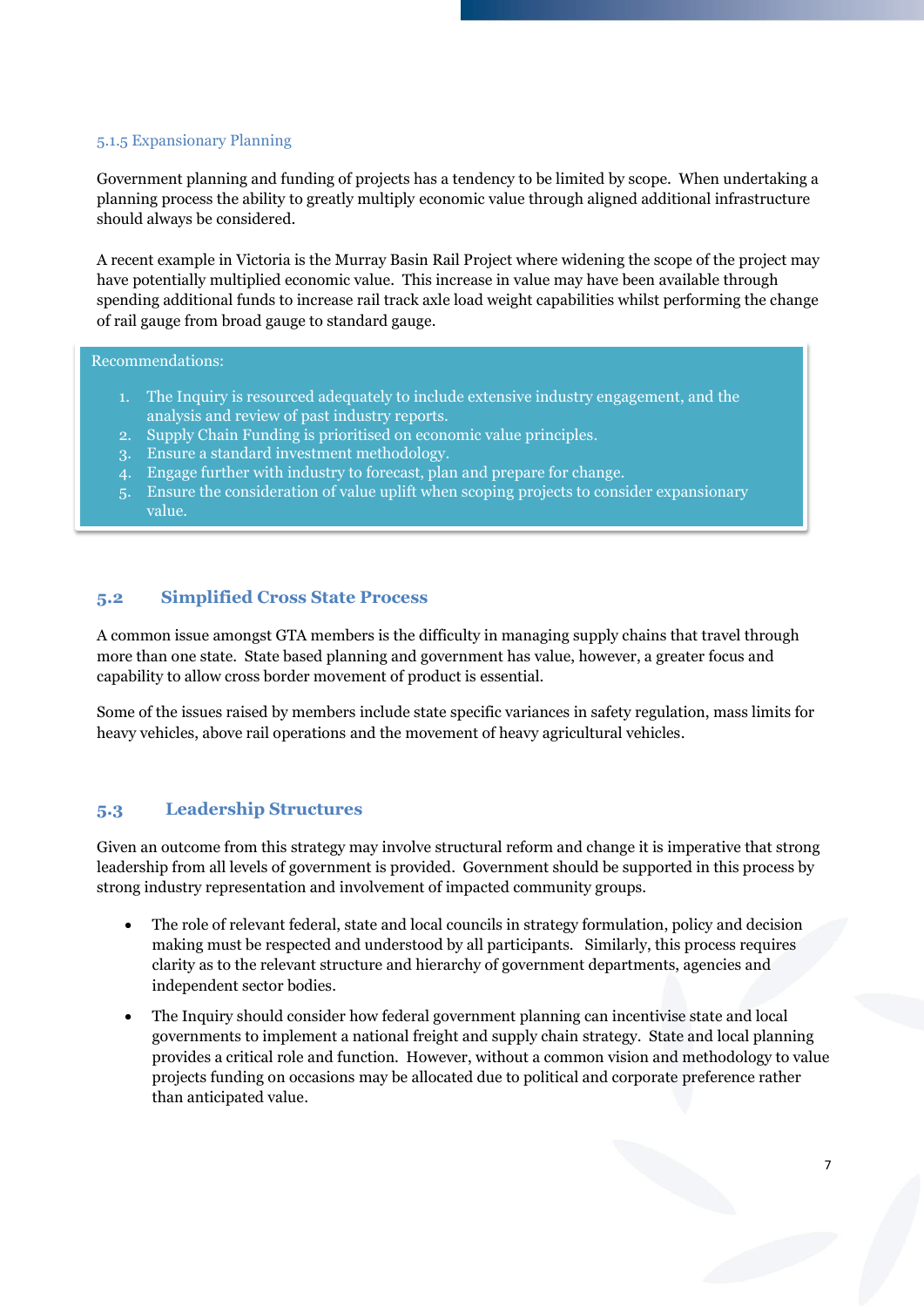- Government have long utilised independent agencies and regulatory bodies within the transport infrastructure framework. This has not only provided additional skillsets and knowledge but has also sped up reform and the implementation of change. GTA support such structures to be continued and expanded where practical.
- Due to the scale and complexity of the transport network utilised by its members, GTA support extensive regional and rural input into policy and strategy frameworks.

#### Recommendations:

- 6. A standard national approach is applied to supply chain related regulation and policy.
- 7. Supply Chain Funding is prioritised on economic value principles
- 8. Continued use of independent agencies and structural reform of the different government sectors within the supply change is required.

#### <span id="page-8-0"></span>**5.4 Infrastructure Funding Process**

#### <span id="page-8-1"></span>5.4.1 Roads

Government have expressed a view that the current process of raising road related funding through a crude fuel excise tax should be changed to a more measured and economically sustainable revenue raising process, such as a user-pay system.

GTA are aware this methodology has been under review and discussion for some time within government and industry bodies. However, it is apparent that gaining agreement on a model to implement is proving exceedingly problematic.

Difficulty in agreeing on a model is understandable due to the complexity required to operate such a model. GTA believe the social and community aspects of the introduction of economic rent collection on rural roads must be considered.

Given the majority of tonnes moving through the grain supply chain commences its journey on farm-access roads, prior to using all the other HMRR road categories to reach its destination, the impact of a road user tax may have severe consequences to grain growers and the grains industry supply chain.

GTA considers it imperative that government as part of the strategy consider and publish:

- Government policy in relation to the provision and funding model of all road types.
- The preferred model for the introduction of a new road funding model.
- Government position on Community Service Obligations (CSO) for rural transport infrastructure.

Austroads has recently published (June 2017) a Paper on Community Service Obligations for Road [\(Community Service Obligations for Road \)](http://www.austroads.com.au/news-events/item/432-community-service-obligations-framework-for-roads). GTA supports the underlying principles suggested within the paper and suggest these are included as part of any policy and strategy considerations.

GTA understand the proposed new road based usage tax will be a hypothecated tax, therefore any revenue raised is solely for maintaining and improving relevant transport infrastructure. As part of the design of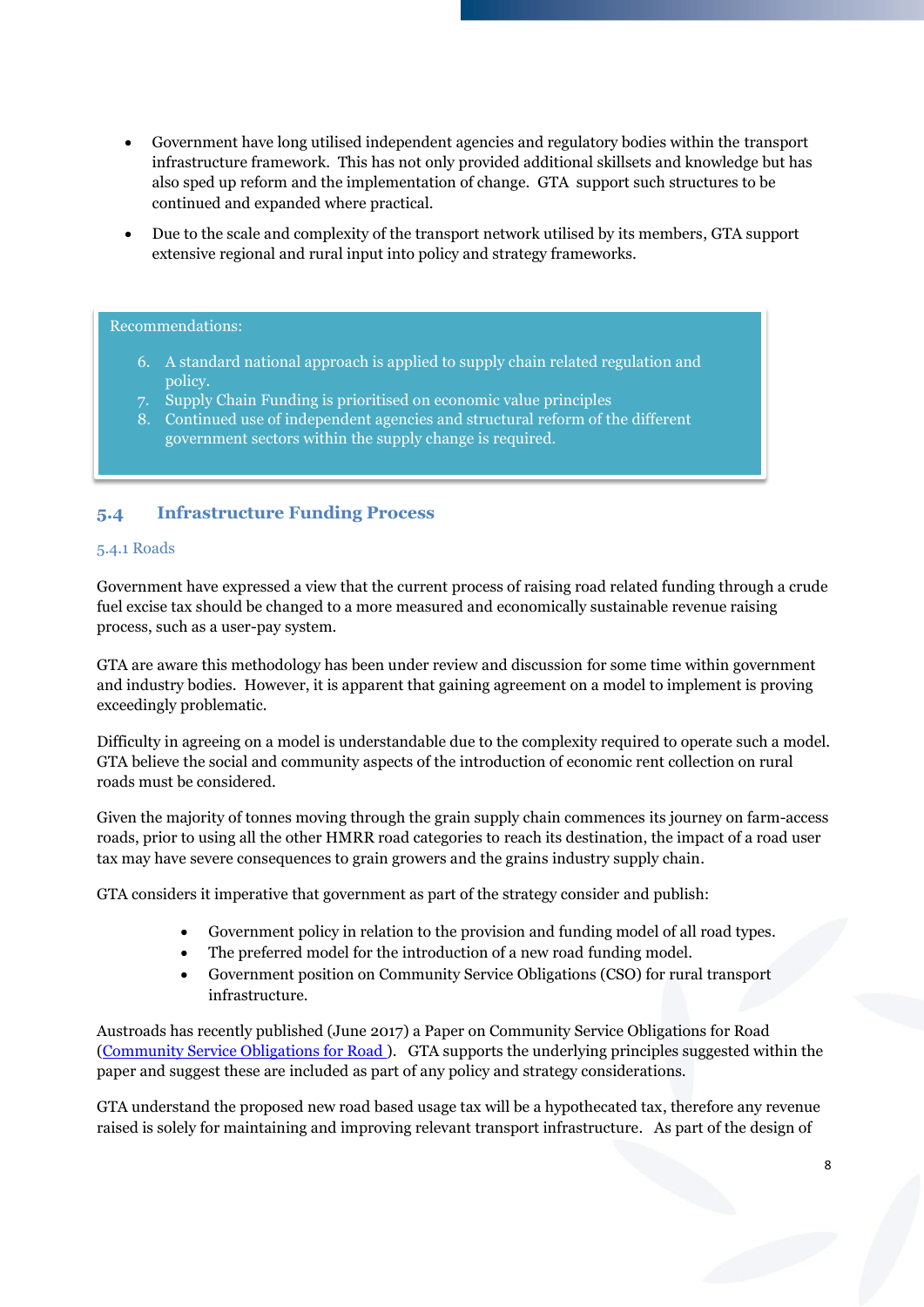altered funding allocation arrangements, it is questioned whether the federal government will vary the existing allocation methodology, and importantly the oversight of funding to the 7 states, the Northern Territory and the 550 local councils. Whilst GTA has no formal view on these parameters this no doubt will require strong leadership and industry support if changes are contemplated.

#### <span id="page-9-0"></span>5.4.2 Rail

Rail transport has historically supported the majority of the grain tonnage movement to export ports. This was due in part to federation government's strategy of developing rural industry off the back of rail transport. Unfortunately, in most regions the remaining "pioneer" rail networks have been underfunded for some time.

Due to a number of factors, including the funding shortfall, a modal shift has occurred with road being the beneficiary. Whether this modal change will continue, or can be reversed, is uncertain. However, as part of this strategic process GTA would encourage the Inquiry Panel to consider the benefit of replicating a similar network review and funding process (as articulated in the Austroads Paper) for the rural rail branch line network throughout Australia.

This process may provide a common methodology for measuring and considering the economic value of the two modes of freight. This could potentially provide a base for considering:

- The benefits of the coexistence of rural roads and rail,
- strategies to consider the future structure of rural supply chain networks based on solid economic principles and values, and
- Government policy on the value of CSO contributions being applied to the non-economic rural branch line rail track as well as rural roads.

GTA recommend that any consideration of funding within the below rail area is considered in conjunction with a review of existing below rail access regimes.

There are views that a national rail access regime may provide benefits. This regime could be consistent with the principles of the ACCC regulated framework that is applied to Australian Rail Track Corporation (ARTC) track. These views are based on this framework providing a consistent and transparent approach.

Mainline rail also has issues that require planning and investment to ensure the existing network operates to its full potential. This is especially in the areas of:

- pathway priority arrangements through congested metropolitan areas
- Restrictive chokepoints such as too few or inappropriate length 'passing loops'.

#### Recommendations:

- 9. Government clarify its role in the provision of transport infrastructure
- 10. Engage with stakeholders to finalise the new proposed road funding model.
- 11. Include the rural branch line network as part of the proposed road funding model and as part of this review consider an appropriate national rail access regime.
- 12. Review impediments to the efficient operation of the existing rail network.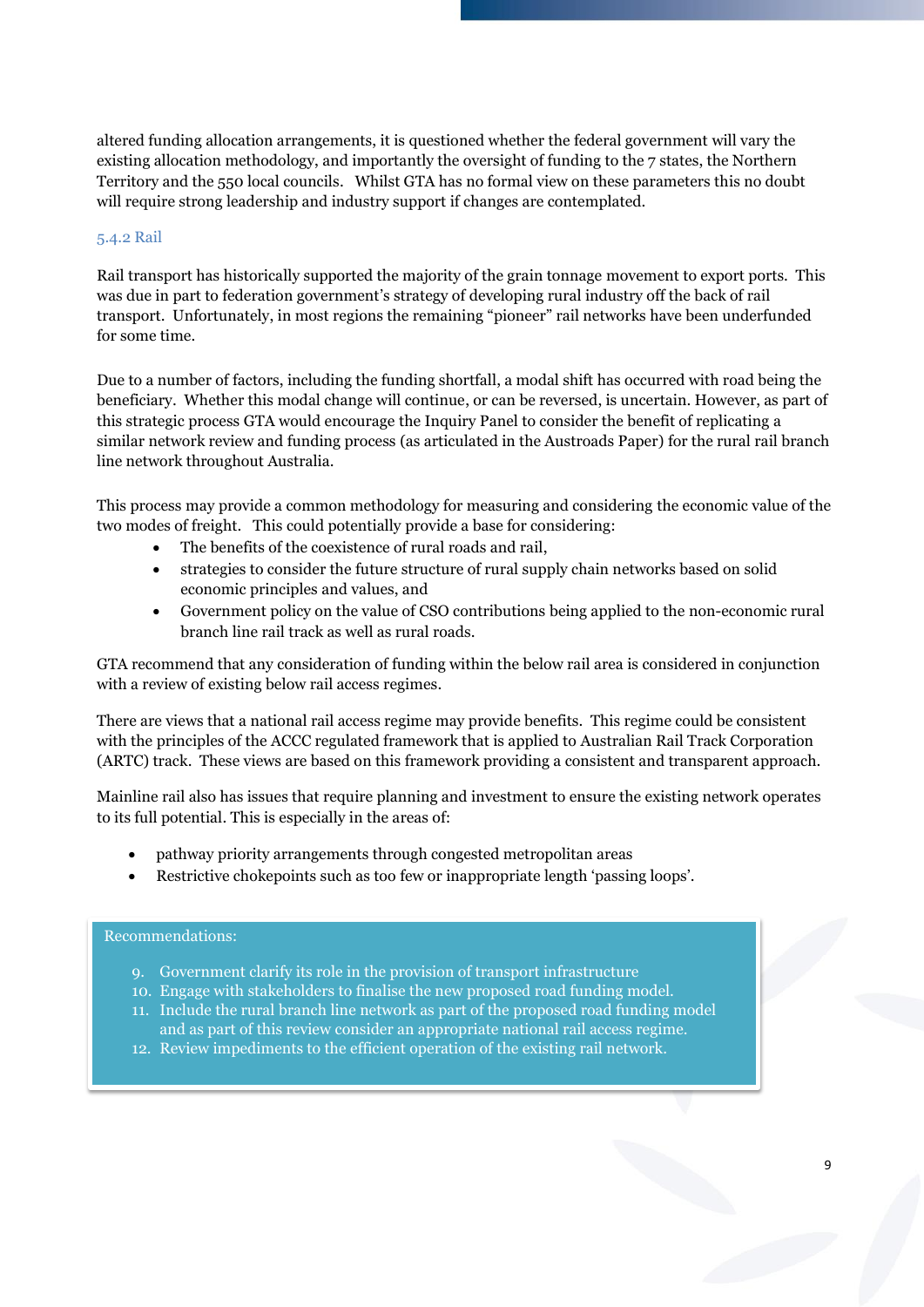#### <span id="page-10-0"></span>**5.5 Management of Change**

The transport sector and especially the road network has been largely a service planned and provided by government. Government introduction of change, such as an economic market priced service for roads has the potential to place stress on rural focussed industry and communities.

Considerate management of the process of engaging with stakeholders is required. Similarly, any implementation of agreed strategy will require sustained effort and leadership.

#### <span id="page-10-1"></span>**5.6 Implementation**

National regulatory and policy changes should be considered for implementation to remove or minimise specific state variances. This Inquiry should be encouraged to place a heavy focus on managing the implementation of any initiatives that flow from the strategy.

#### <span id="page-10-2"></span>**5.7 Consideration of Market Complexity Price Cycles and Drought**

Global markets forces will at times depress value in the agricultural sector due to price variances in inputs and outputs. This volatility places pressure on private and government investment in rural industry. The agricultural sector and the grain industry in particular are of the view the cyclic nature of the industry may impact on government investment funding decisions.

It is important that Inquiry seek to understand adverse market cycles and downturn periods will occur in agriculture and as such a long term and balanced view of the demand and value of the grain industry is required when undertaking investment review and when considering changes to road based tax arrangements.

#### Recommendations:

- 13. Inquiry Panel and supporting staff must engage and understand the complexities of the grain supply chain and the global market influences.
- 14. Government must invest in managing implementation of any outcomes to ensure a consistent application without cross border variances.

#### <span id="page-10-3"></span>**6.0 Consolidated Questions**

In addition to the body of this report GTA has addressed relevant questions from the discussion paper in Appendix 1.

#### <span id="page-10-4"></span>**7.0 Conclusion**

GTA welcome this Inquiry and is committed to assisting with shaping the outcome to ensure the grains industry can continue to provide economic value to the nation as a whole.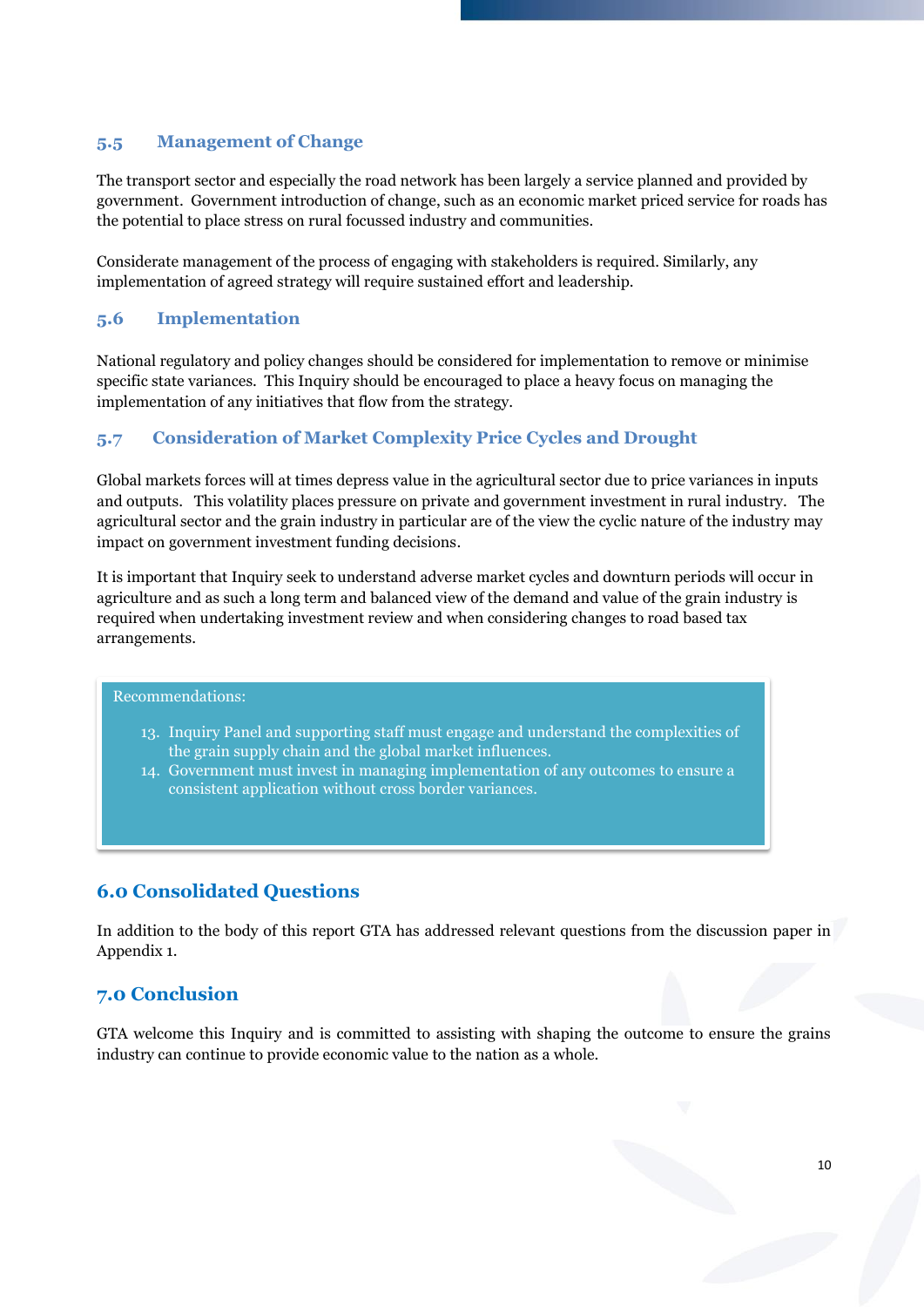| <b>Consolidated</b>                                            | <b>Question</b>                             | <b>Response</b>                                                                                                                                                                                                                                                                                                                                                                                                                                                                                                                                                                                                                                                                                                                                              |  |
|----------------------------------------------------------------|---------------------------------------------|--------------------------------------------------------------------------------------------------------------------------------------------------------------------------------------------------------------------------------------------------------------------------------------------------------------------------------------------------------------------------------------------------------------------------------------------------------------------------------------------------------------------------------------------------------------------------------------------------------------------------------------------------------------------------------------------------------------------------------------------------------------|--|
| <b>Questions</b>                                               |                                             |                                                                                                                                                                                                                                                                                                                                                                                                                                                                                                                                                                                                                                                                                                                                                              |  |
| 2.1 What is Moving,<br>where, why & how                        | Grain with-in the Supply<br>Chain           | The grain industry is a heavy user of supply chain infrastructure for<br>the task of moving product to the export and domestic markets.<br>Components utilised include:<br>All road classes<br>$\bullet$<br>Rail assets within 5 states<br>$\bullet$<br>18 Ports and relevant aggregation zones<br>$\bullet$<br>Multiple storage locations across the grain producing areas<br>including farm storage through to large BHC aggregation<br>sites.<br>All major container terminals<br>$\bullet$                                                                                                                                                                                                                                                               |  |
|                                                                | What is Moving                              | Australia produces on average 35mmt of grain. This moves through to<br>the export (24-25mmt) and domestic markets (10-11mmt) via a mix of<br>road and rail transport                                                                                                                                                                                                                                                                                                                                                                                                                                                                                                                                                                                         |  |
|                                                                | What changes are needed                     | See recommendations in the body of this Submission                                                                                                                                                                                                                                                                                                                                                                                                                                                                                                                                                                                                                                                                                                           |  |
|                                                                | Data Gaps                                   | Industry supply chain data gaps include<br>Comparative economic supply chain cost analysis (potentially<br>$\bullet$<br>consider the CSIRO model)<br>Port and region based capacity and capability (within time<br>$\bullet$<br>buckets) forecasting<br>Comparative costing models to allow valuation of road and<br>$\bullet$<br>rail infrastructure                                                                                                                                                                                                                                                                                                                                                                                                        |  |
| 2.2 Competiveness in<br>the Australian freight<br>sector       | Competiveness in the<br><b>Supply Chain</b> | Addressed in section 4.0                                                                                                                                                                                                                                                                                                                                                                                                                                                                                                                                                                                                                                                                                                                                     |  |
| 3.1 Urban Growth<br>Pressures & 3.2 Port<br>Corridor Pressures | Urban growth and Port<br>Corridor pressures | Like all industry in Australia the grain industry is concerned with<br>encroachment issues and efficiency in the important and critical<br>transport corridors. Government must find a practical approach to<br>issues such as the application of noise related night curfews.                                                                                                                                                                                                                                                                                                                                                                                                                                                                               |  |
| 3.3 End to end Supply<br>Chain Integration and<br>Regulation   | End to end supply chain<br>integration      | The grain industry is effective at moving product between transport<br>modes. However, the existing funding of road and rail modes can<br>make the comparative costs of the two modes difficult to distinguish.<br>GTA supports a supply chain strategy and execution plan to ensure<br>effective and efficient use of infrastructure and investment to facilitate<br>trade and efficient movement of grain<br>As discussed in the body of the report there are regulatory restrictions<br>and differences in state and even local council regulation (and<br>application of regulations) that hinders the effective interstate<br>movements. Similarly, import regulations and cabotage arrangements<br>hinder interstate shipping and the import of grain. |  |
|                                                                | <b>Empty Containers</b>                     | The issue the grain industry faces with containers is the global<br>reduction in food grade 20 ft containers. This is currently being<br>managed through the use of 40 ft containers and a costly process of<br>regrading inferior 20 ft containers up to food grade standard.                                                                                                                                                                                                                                                                                                                                                                                                                                                                               |  |
| 4.2 Key Drivers of<br>Change                                   | <b>Key Drivers of Change</b>                | As discussed in Section 5.7 the enquiry needs to understand the<br>complexities the market and climatic conditions places on the<br>infrastructure and planning processes within the Australian grain<br>supply chain. Similarly, the grain supply chain operates different<br>models in different geographic areas. These points of difference must<br>be understood in any review. Understanding the differences and the<br>key drivers maybe best facilitated through joint discussion and<br>Scenario<br>Planning.                                                                                                                                                                                                                                       |  |
| 4.3 A National Freight                                         | <b>National Freight</b>                     | GTA consider performance indicators are essential within supply                                                                                                                                                                                                                                                                                                                                                                                                                                                                                                                                                                                                                                                                                              |  |
| Performance Network                                            | Performance indicators                      | chains and would welcome an opportunity to discuss this further.                                                                                                                                                                                                                                                                                                                                                                                                                                                                                                                                                                                                                                                                                             |  |

# <span id="page-11-0"></span>**Appendix 1 - Consolidated Questions**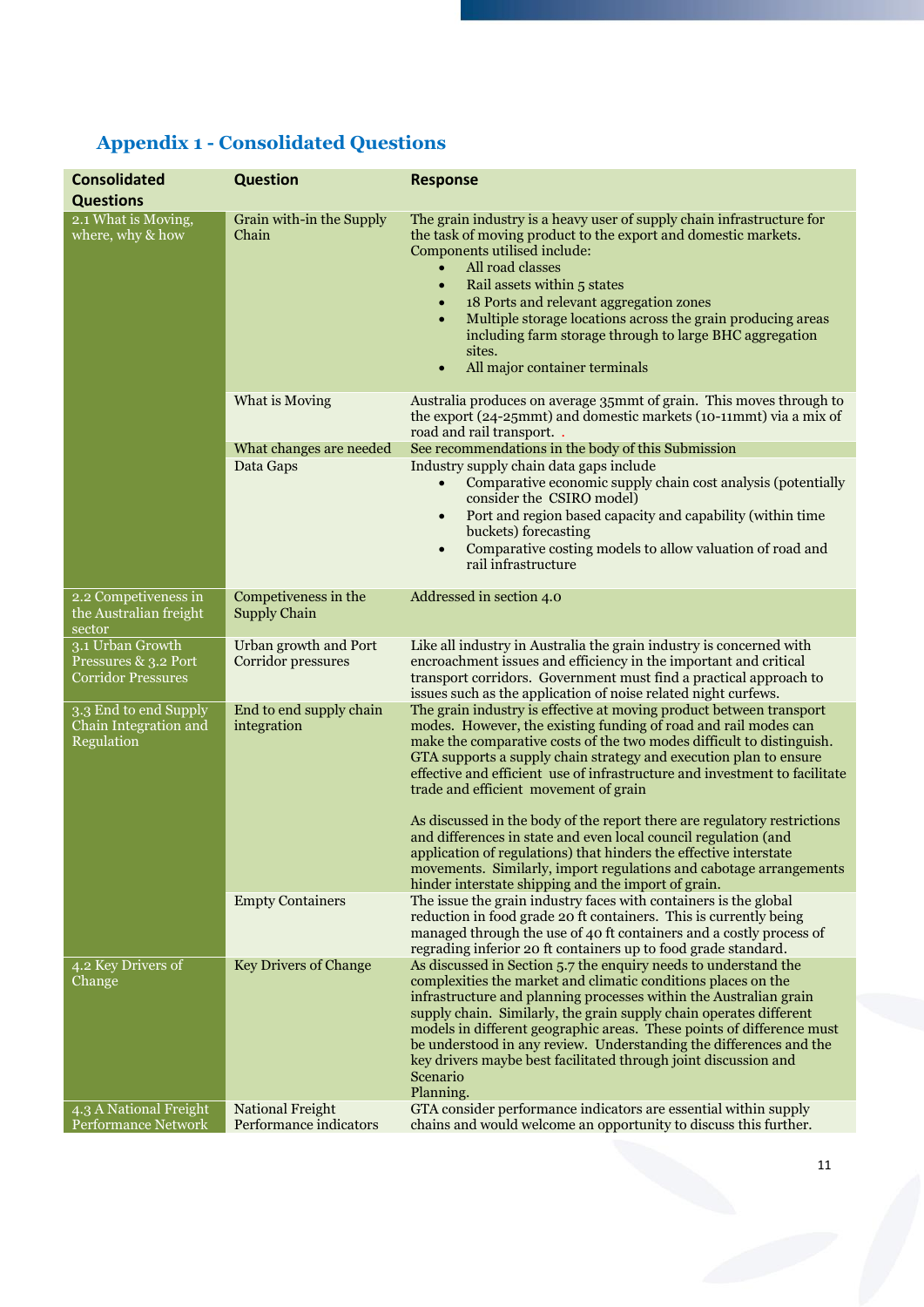# S GRAIN TRADE AUSTRALIA

**Membership List as at 01 July 2017**

| Organisation                                                       | Contact                                 | Website / Phone                                |
|--------------------------------------------------------------------|-----------------------------------------|------------------------------------------------|
| <b>Ordinary Member (Trading)</b>                                   |                                         |                                                |
| Level A1 (over 7 Million Tonnes)                                   |                                         |                                                |
| Co-operative Bulk Handling Limited                                 | Mr Jason Craig                          | cbh.com.au                                     |
| Glencore Agriculture Pty Ltd                                       | Mr Philip Hughes                        | glencoreagriculture.com.au                     |
|                                                                    |                                         | 2                                              |
| Level A2 (5 - 7 Million Tonnes)                                    |                                         | $\mathbf 0$                                    |
| Level A3 (3 - 5 Million Tonnes)                                    |                                         |                                                |
| ADM Trading Australia Pty Ltd                                      | Mr Darryl Borlase                       | adm.com                                        |
| Cargill Australia Limited                                          | Ms Penne Kehl                           | cargill.com.au                                 |
| <b>Graincorp Operations Ltd</b>                                    | Mr Klaus Pamminger                      | graincorp.com.au<br>3                          |
| Level A4 (1.5 - 3 Million Tonnes)                                  |                                         |                                                |
| Emerald Grain Pty Limited                                          | Mr David Johnson                        | emeraldgrain.com                               |
| Nidera Australia Pty Ltd                                           | Mr David Lengren                        | nidera.com.au                                  |
|                                                                    |                                         | 2                                              |
| Level B1 (1.0 - 1.5 Million Tonnes)                                |                                         |                                                |
| Bunge Agribusiness Australia Pty Ltd                               | Mr Chris Aucote                         | bunge.com/Agribusiness                         |
| Louis Dreyfus Company Australia Pty Ltd                            | Mr Robert Green                         | louisdreyfus.com.au                            |
|                                                                    |                                         | 2                                              |
| Level B2 (500,000 - 1 Million Tonnes)                              |                                         |                                                |
| Agrex Australia Pty Ltd                                            | Mr Hiro Oda                             | agrexaustralia.com.au                          |
| Broadbent CHS Pty Ltd                                              | Mr Justin Fay                           | broadbentgrain.com.au                          |
| Cofco Agri Australia Pty Ltd                                       | Mr Josh Taylor                          | au.cofcoagrigrain.com                          |
| George Weston Foods Limited<br>Plum Grove Pty Ltd                  | Mr Mark O'Brien<br>Mr Tony Smith        | gwf.com.au                                     |
| Ridley Agriproducts Pty Ltd                                        | Mr Michael Reeves                       | plumgrove.com.au<br>agriproducts.com.au        |
| Riverina (Australia) Pty Ltd                                       | Mr Jon Mulally                          | riverina.com.au                                |
|                                                                    |                                         | 7                                              |
| Level B3 (250,000 - 500,000 Tonnes)                                |                                         |                                                |
| Agracom Pty Ltd                                                    | Mr Joe Hallman                          | agracom.com.au                                 |
| <b>AGRIGRAIN</b>                                                   | Mr Jeremy Brown                         | agrigrain.com                                  |
| Arrow Commodities Pty Ltd                                          | Mr Dominic Vanzella                     | arrowcom.com.au                                |
| Australian Grain Export Pty Ltd                                    | Mr John Thiele                          | 08 8832 2800                                   |
| Centre State Exports Pty Ltd                                       | Mr Jeff Voigt                           | centrestateexports.com.au                      |
| Chinatex Australia Pty Ltd                                         | Mr Jiling Lai<br>Mr Jonathan Holdsworth | 02 9957 2688                                   |
| Lempriere Grain Pty Ltd<br>Riordan Grain Services                  |                                         | lemprieregrain.com.au                          |
|                                                                    | Mr Bradley Hogan                        | riordangrains.com.au                           |
| Robinson Grain Trading Co Pty Ltd<br>Special One Grain Accumulator | Mr Gary Robinson<br>Ms Jaimee Carrigan  | robinsongrain.com.au<br>specialonegrain.com.au |
| United World Enterprises Pty Ltd                                   | Mr Jimmy Liu                            | uwetypical.com                                 |
| Wilmar Gavilon Pty Ltd                                             | Mr Matt Albion                          | 07 3713 8700                                   |
|                                                                    |                                         | 12                                             |
|                                                                    |                                         |                                                |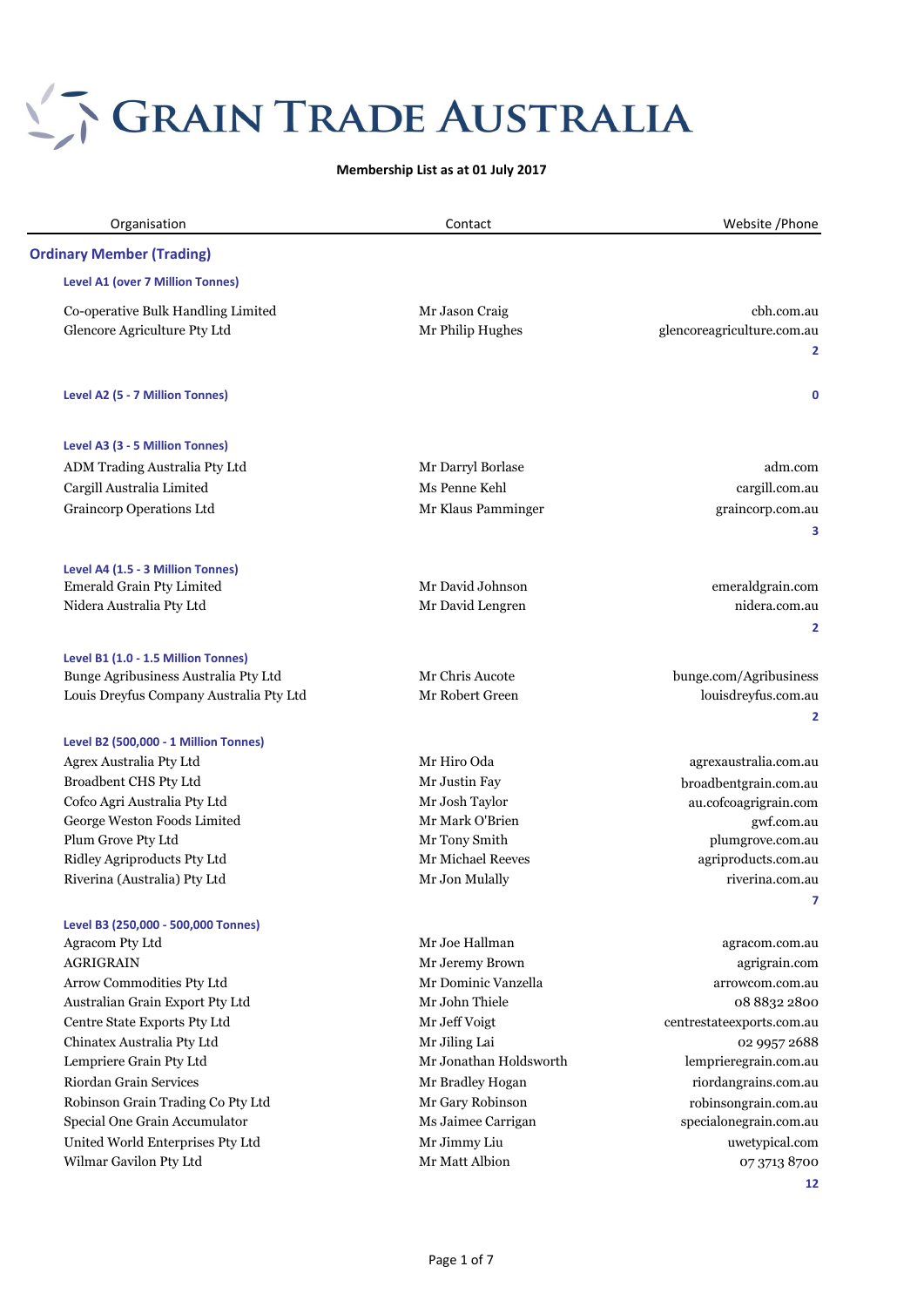#### **Ordinary Member (Trading) (contd)**

**Level C (under 250,000 Tonnes)** A & B Grains Pty Ltd abgrains.com.au Mr Chris Wolski abgrains.com.au A T Waterfield & Son Pty Ltd and Mr Brad Waterfield 2003 5382 3725 A W Vater and Co **Mr Kim Vater** Vater values and Co **Mr Kim Vater** vater.com.au Adams Australia Pty Ltd **Mr Ian Mack adams Australia.com.au** Agmark Commodities and the commodities agmark.com.au agmark.com.au agmark.com.au agmark.com.au agmark.com.au Agri Om Australia Pty Ltd **Mr Kishore Bulchandani** agriom.com.au agriom.com.au agriom.com.au agriom.com.au agriom Agri-Oz Exports Pty Ltd **Mr Francois Darcas** 19830 7021 Agriex Australia Pty Ltd Mr Joseph Khnessier 02 9232 0690 Agrifoods Australia and a matematic Mr Rob Anderson and agrifoodsaustralia.com.au Agromin Australia Pty Limited Mr Rajni Patel agromin.com.au AGT Foods Australia Mr Peter Wilson agtfoods.com/australia Allied Pinnacle Pty Ltd **Mr Josh Lawrence** alliedmills.com.au alliedmills.com.au alliedmills.com.au AMPS Agribusiness Group ampsagribusiness.com.au Mr Simon McDougall ampsagribusiness.com.au Associated Grain and Communication of the Mr Todd Jorgensen and Communication of 4662 1999 Auscott Ltd Mr Peter Webb auscott.com.au AusiCan Commodities **AusiCan Commodities Mr Palwinder Singh ausican.com** ausican.com Australian Choice Exports Pty Ltd Mr James Hunt australianchoiceexports.com.au Australian Grain Growers Co-operative Limited Mr Bruce McDonald aggcoop.com.au Australian Grain Storage Mr Matt Bailey sunrice.com.au Australian Growers Direct Pty Ltd Mr Tom Lucas ausgrowersdirect.com.au ausgrowers of the Mr Tom Lucas ausgrowers of the Mr Tom Lucas ausgrowers of the Mr Tom Lucas ausgrowers of the Mr Tom Lucas ausgrowers of the Mr Tom Lu Australian Mungbean Company Pty Ltd Mr Damien White australianmungbean.com.au Avigrain Produce and Avigrain Community of Mr Dennis Ward avigrain.com.au Baker Grain Theorem 2012 States of Mr Richard Baker Baker bakergrain.com.au bakergrain.com.au Berriwillock Grain Storage Co-Operative Ltd Mr Tony Bellinger moulameingrain.com BFB Pty Ltd bfb.com.au bfb.com.au Mr Terry Brabin bfb.com.au bfb.com.au bfb.com.au Blairs Produce Company **Mr Sean Blair** Mr Sean Blair **1986** 602 6025 4600 Blue Ribbon Seed and Pulse Exporters Mr Stephen Donnelly 07 3363 8400 Boort Grain Co-Operative **Mr Tony Bellinger** Mr Tony Bellinger and Company of the Contract of the Contract of the Contract of the Contract of the Contract of the Contract of the Contract of the Contract of the Contract of Broun and Co Grain Pty Ltd Mr Wal Broun broundco.com.au brounandco.com.au brounandco.com.au Bungulla Farming Pty Ltd **Mr Brad Jones** Mr Brad Jones 68 9637 1164 C & S Trading Pty Ltd **Mr Craig Scholz** Scholzbh.com.au Scholzbh.com.au Scholzbh.com.au Scholzbh.com.au Scholzbh.com.au Scholzbh.com.au Scholzbh.com.au Scholzbh.com.au Scholzbh.com.au Scholzbh.com.au Scholzbh.com.au Scholz C K Tremlett Pty Ltd Mr Andrew Tremlett 08 8524 9050 Cameron Pastoral Company Pty Ltd Mr Ross Stephens 07 4671 4144 Castlegate James Australasia Pty Ltd Mr Dominic Hogan castlegatejames.com.au Cleveland Agriculture and the Mr Chris Hurwood and the contract of the General Agriculture of the Mr Chris Hurwood of the General Agriculture of the Mr Chris Hurwood of the General Agriculture of the Mr Chris Hurwood of th Coorow Seeds Mr Brian Pover coorowseeds.com.au COPRICE Ms Kirsty Cutter Coprice.com.au coprice.com.au models Cremer Australia Pty Ltd Mr Scott Haughton cremer.com.au DA Hall and Co **Mr Bruce Holden** 1986 6777 674695 5777 Dalby Bio-Refining Limited dbrl.com.au Dalgrains (Qld) Pty Ltd Mr Tobin Cherry dalgrains.com Darwalla Milling Co Pty Ltd Mr Gary Heidenreich 07 3822 0527 Deacon Seeds Company Mr Terry Deacon 07 4662 3217 Deckert Group Pty Ltd Mr Chris Deckert Mr Chris Deckert deckerts.com.au Defiance Maize Products Pty Ltd Mr Rodney Walker corson.co.nz Demeter Cormack Pty Ltd **Mr David Oates** Mr David Oates 68 6389 0098 Donnellons Bulk Haulage Pty Ltd Mr Bill Donnellon 0428 136 483 ED & F Man Grains Australia Mr Jon Bucknall edfman.com East Coast Stockfeed Pty Ltd Mr Stuart Dolden ecsf.com.au Elders Grain Mr Lachlan Allen elders.com.au Export Trading Group Australia Pty Ltd Mr Shayne Clark etgworld.com Feed Central Pty Ltd Mr Tim Ford feedcentral.com.au Fellows Nominees Mr Paul Fellows [fellowsbulk.com.au](http://www.fellowsbulk.com.au/)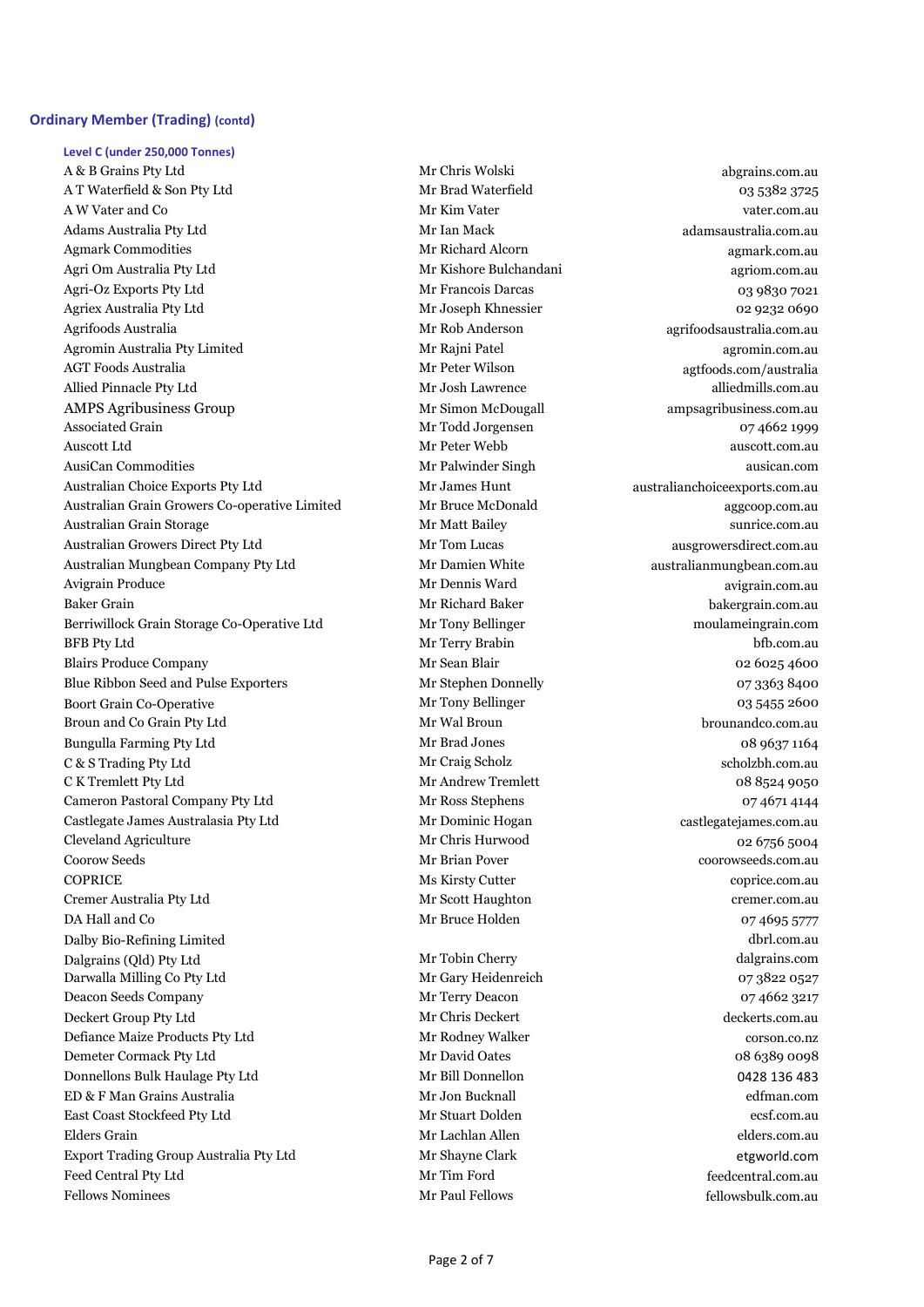#### FertInvest Pty Ltd Mr Michael Jones fertinvest.com **Level C (under 250,000 Tonnes) cont.**

Findlays Barellan **Findlay** Mr Neil Findlay Mr Neil Findlay 62 6963 9246 Fletcher International Exports Pty Ltd Mr Kurt Wilkinson Mr Kurt Wilkinson fletchint.com.au FREE Eyre Grain Pty Ltd **Mr Mark Rodda** Mr Mark Rodda free-eyre.com.au Golden Harvest Grain Exports The Chandru Hiremath Golden Harvest Grain Exports Grain Exports Grain Goldenharvest.net.au Grain Direct Australia Mr Lyndon Benecke graindirect.com.au Grain Link (NSW) Pty Ltd **Mr Paul Pearsall** Grain Link (NSW) Pty Ltd Grain Link WA Pty Ltd **Mr Andrew Goyder** Grain Communication and Mr Andrew Goyder **grainlink.com.au** Grainforce Pty Ltd **Calculation Community Community** Mr Derek Larnach **Community Community Community Community** Community Community Community Community Community Community Community Community Community Community Community Grainpro Pty Limited **Ms Angela Bonfante** and Ms Angela Bonfante grainpro.com.au GrainTrend Pty Ltd Mr Sanjiv Dubey graintrend.com Greentree Farming **Mr David Brown** Mr David Brown **02 6751 1228** GV Grain & Fodder **Ms Joanne Harry 63 5828 3063** 63 5828 3063 Hanlon Enterprises Grain and Mr Peter Gerhardy 1981 Manual Meter Gerhardy 1981 1981 Harberger's Farm Supplies (Trading) Pty Ltd Mr Reece Harberger harberger.com.au Hassad Australia Operations Company Pty Ltd Ms Terrie Morgan and Dubbase of 2 9900 3700 Iloura Resources Pty Ltd Mr Hans Hol iloura-resources.com Independent Grain Handlers Pty Ltd Mr Brad Bryant igh.net.au Irwin Stockfeeds Mr Bryan Irwin irwinstockfeeds.com.au Itochu Australia Ltd Mr Justin Swan www.itochu.com.au J K International Pty Ltd Mr Sandeep Mohan jki.com.au J W Koek & Company 1988 and 2008 Mr Brian Algate 1988 and 2008 and 2008 and 2008 and 2008 and 2008 and 2008 and 2008 and 2008 and 2008 and 2008 and 2008 and 2008 and 2008 and 2008 and 2008 and 2008 and 2008 and 2008 and 20 James Stock Feed and Fertilizer Pty Ltd Mr Adrian Moule jamesstockfeed.com.au Jerilderie Grain Storage & Handling Mr David Barlow 03 5886 0344 KB Agri Services Pty Ltd Mr Karl Bliss 67 4634 4320 K M & W M Kelly & Sons The Matt Kelly Mr Matt Kelly kellygrains.com.au kellygrains.com.au Kangaroo Island Pure Grain Pty Ltd Ms Emma Tonkin kipuregrain.com Kennett Rural Services Pty Ltd Mr Andrew Kennett Mexicom.au (Andrew Kennett Museum Andrew Kennettrural.com.au Lachlan Commodities Pty Ltd Mr Tony Cogswell 62 6851 2077 Laharum Bulk Handling Co **Mr Donald Carter 1996** 12666 1381 2666 Lake Grain Pty Ltd **Example 2018** Mr Derek Davis and Mr Derek Davis and Mr Derek Davis and Mr Derek Davis and Mr Derek Davis and Mr Derek Davis and Mr Derek Davis and Mr Derek Davis and Mr Derek Davis and Mr Derek Davis an Lane Grain Pty Ltd **Mr Garry Lane** Mr Garry Lane 1999 and 1999 and 1999 and 1999 and 1999 and 1999 and 1999 and 1 Laragon Almond Processors Pty Ltd Mr Mark Webber laragon.com.au Laucke Flour Mills P/L Mr Roger Laubsch laucke.com.au Lawson Grains Pty Ltd Mr Angus Blair lawsongrains.com LDC Enterprises Australia Pty Ltd Mr Richard Porter 07 3253 5999 LPC Trading Pty Ltd **Mr Simon Langfield** 02 6383 7222 Malteurop Australia Pty Ltd Mr Jack King 03 5277 1950 Matthews Transport and Grain Traders Mr Neville Matthews 1989 1021 Max Grains Pty Ltd Mr Jack Fahy maxgrains.com.au MC Croker Pty Limited **Mr Greg Carroll** Mr Greg Carroll crokergrain.com.au McNaughts Grain & Fertilizer Pty Ltd Mr Daniel McNaught mcnaughts.com Melaluka Trading Pty Ltd Mr Simon Pritchard melalukatrading.com.au Mellco Pty Ltd Mr Steve Mellington 0419 867 971 Moulamein Grain Co-Operative Ltd Mr Tony Bellinger moulameingrain.com Mountain Industries Pty Ltd Mr Bill Law mountainindustries.com.au Moxey Farms Pty Limited Mr Peter Philipzen Mr Peter Philipzen 0407 103 158 MSM Milling Pty Ltd Mr Peter MacSmith 02 6364 5999 Murrumbidgee Grains Pty Ltd Mr Peter Hassall and Mr Peter Hassall and Decking the Company of the O2 6937 9100 Namoi Cotton Co-Operative Mr Shane McGregor namoicotton.com.au namoicotton.com.au namoicotton.com.au Nandaly Grain Co-Operative Ltd Mr Tony Bellinger Mandaly Grain Co-Operative Ltd Mr Tony Bellinger 03 5078 1217 Network Grains Pty Ltd Mr Craig Dennis 07 4637 8500 Newcastle Agri Terminal Pty Ltd Mr Jock Carter 1992 19962 4006 Northern Riverina Grains Pty Ltd Mr Tony Bellinger 03 5032 2553 OOMA Enterprises NSW Pty Limited Mr Malcolm Berry oomaenterprises.com.au Origin Grain Pty Ltd **Mr Peter Brick** Mr Peter Brick **03 5720 8500**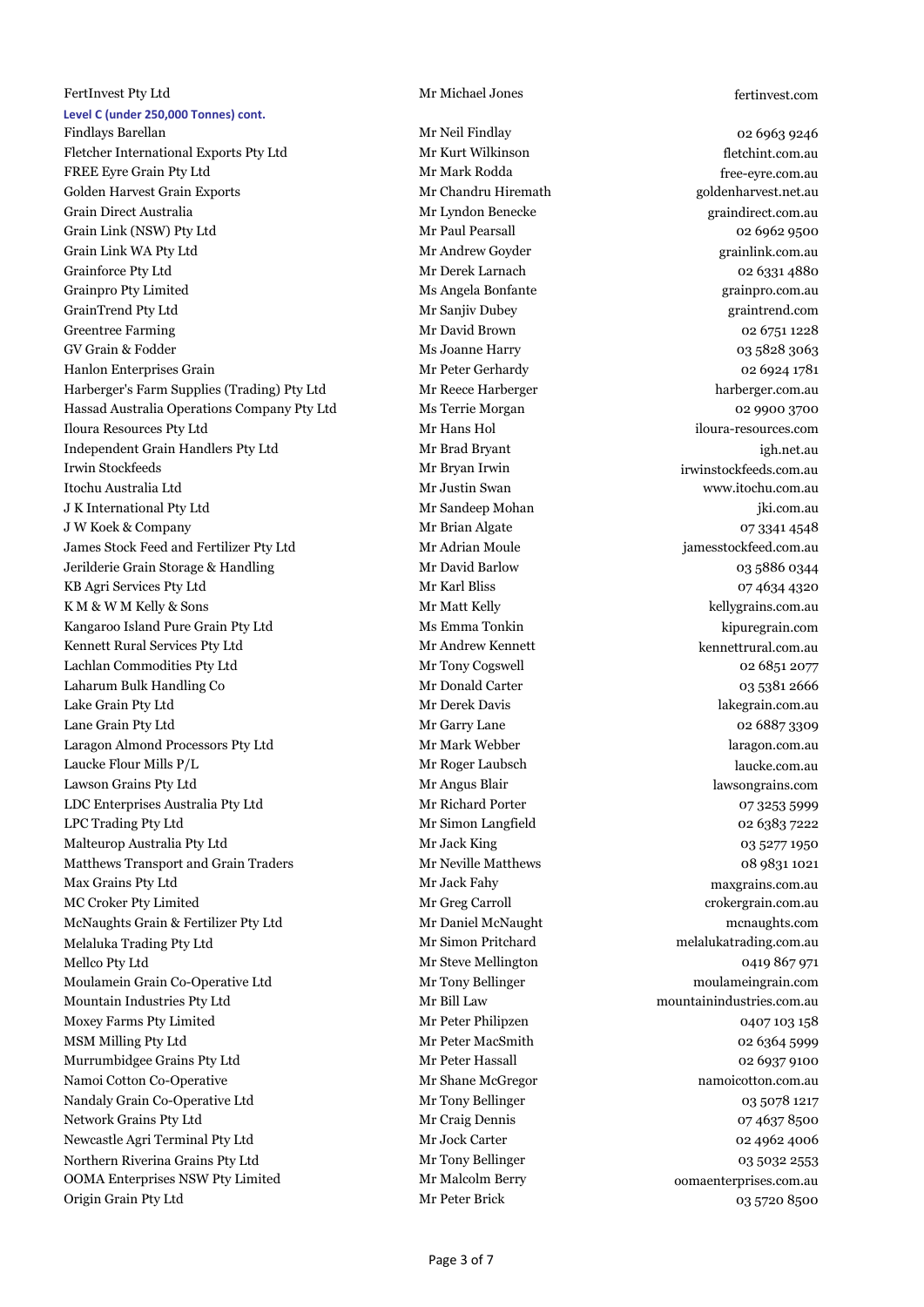#### PB Seeds Pty Ltd **Drama** Mr Peter Blair **phseeds.com.au**

#### **Level C (under 250,000 Tonnes) cont.**

PeaCo **Mr Shane Wall** 03 5497 1766 Pearson's Grain Pty Ltd Mr Darren Pearson pearsonsgroup.com.au Peters Commodities Pty Ltd Mr Michael Oxley petcom.com.au petcom.com.au petcom.com.au petcom.com.au petcom.com.au Phoenix Global Australia Pty Ltd Mr Jogesh Virk phoenixcommodities.com.au Premium Grain Handlers P/L Mr John Orr **Mr John Orr** pgh.com.au Preston Grain and Communication of the Mr Andrew Kell Communication of the Communication of the Communication of the Communication of the Communication of the Communication of the Communication of the Communication of the Pulse Association of the South East (PASE) Inc Ms Leanne Burr 08 9071 3655 Quadra Commodities Pty Ltd Mr Richard Black quadra.com Quattro Ports Mr Dene Ladmore quattroports.com.au Quirindi Grain & Produce Mr John Webster 02 6746 1911 Reid Stockfeeds Pty Ltd Mr Ian Reid reidstockfeeds.com.au Rhodium Resources Australia Pty Ltd Mr Mark Fitzgerald rhodiumresources.com Rivalea (Australia) Pty Ltd - Animal Nutrition Mr Andrew Philpotts rivalea.com.au Riverina Oils & BioEnergy Pty Ltd Mr Lachlan Herbert riverinaoils.com Roty Grain Store **Mr Brian Newman** Mexico and Mr Brian Newman 62 6988 8221 Ruddenklau Grain Pty Ltd Mr Tim Ruddenklau 08 8842 1314 Rural Logic (Aust) Pty Ltd Mr Michael Wood rurallogic.com.au automatic Mr Michael Wood rurallogic.com.au SANWA Pty Ltd **SANWA Proposed Arrangement Charles Emerson** Sanwa.com.au Sanwa.com.au Seedhouse Tasmania Mr Matthew Crane seedhouse.com.au Shannon Bros Bulk Haulage **Mr Clayton Shannon 1986** 03 5390 2264 Silo Bag Grain (NSW QLD) Pty Ltd Ms Lesley Kilby Ms Lesley Kilby 02 6847 1788 Societa Cofica Pty Ltd **Mr Dia Ram Sharma** societacofica.com.au societacofica.com.au societacofica.com.au Southern Ark Storage Pty Ltd **Mr Simon Pritchard arkstorage.com.au** arkstorage.com.au Southern Cotton Trading Pty Ltd Mr Chris Veness 02 69 552 779 Southern Cross Agricultural Exports P/L Ms Alicia Dunbar southerncrossag.com.au southerncrossag.com.au Southern Grain Storage Pty Ltd Mr Campbell Brumby 03 5267 2351 Southern Stockfeeds (Operations) Pty Ltd Mr David Jemmet 03 5437 8295 Spagricon Australia Pty Limited Mr Jiger Kotecha spagricon.com.au Standard Commodities Australia Pty Ltd Mr Michael Betar Standard Commodities Australia Pty Ltd Mr Michael Betar Sumitomo Australia Pty Ltd Mr Akira Yabuuchi sumitomocorp.com.au Summer Hill Grains **Mr Barney Hughes** Mr Barney Hughes 694 363 SunPork Farms Feed Mills Mr Bjorn Ludvigsen 08 8532 4434 Tasmanian Agricultural Producers Pty Ltd Mr David Skipper tasagproducers.com.au TSS Grain Mr Trevor Macleod tasstockfeed.com.au Thallon Grains Pty Ltd **Mr Andrew Earle** Mr Andrew Earle **1986** 62 6756 5004 Twynam Pastoral Company Ms Lesley Heidtman twynam.com Unigrain Pty Ltd **Example 2018** Mr Ervin Leong **Contract Contract Contract Contract Contract Contract Contract Contract Contract Contract Contract Contract Contract Contract Contract Contract Contract Contract Contract Con** Unique Grain Management Pty Ltd Mr Mark Thiele metals are uniquegrain.com.au W B Hunter Pty Ltd **Mr Stewart Coombes** 63 5821 5744 Ward McKenzie Pty Ltd **Mr Geoff Hammon** Mr Geoff Hammon mckenziesfoods.com.au WHG Oceania Pty Ltd Gesheng Shen 02 8040 3030 Whyalla Beef Pty Ltd **Mr Gino De Stefani** whyallabeef.com.au whyallabeef.com.au whyallabeef.com.au Wilken Grain and Mr Richard Wilken wilkens.com.au wilkens.com.au wilkens.com.au Wimpak Pty Ltd **Ms Jo Cameron** Ms Jo Cameron wimpak.com.au WW Agri Pty Ltd **Mr Steve Sloss** Mr Steve Sloss and Mr Steve Sloss wwagri.com.au XLD Grain Pty Ltd Mr Lachie Stevens xldgrain.com.au Yenda Prods Grain Pty Ltd **Mr Luke Mancini** Mr Luke Mancini 0437 512 322

#### **Transport Operator**

Gehrke Grains and Transport Pty Ltd Mr Julian Gehrke 675465 6695 Hamilton Contracting (NSW) Pty Ltd Ms Jodie Hamilton hamiltoncontracting.com.au Wakefield Grain Export Services Mr John Gray Mr John Gray wakefields.com.au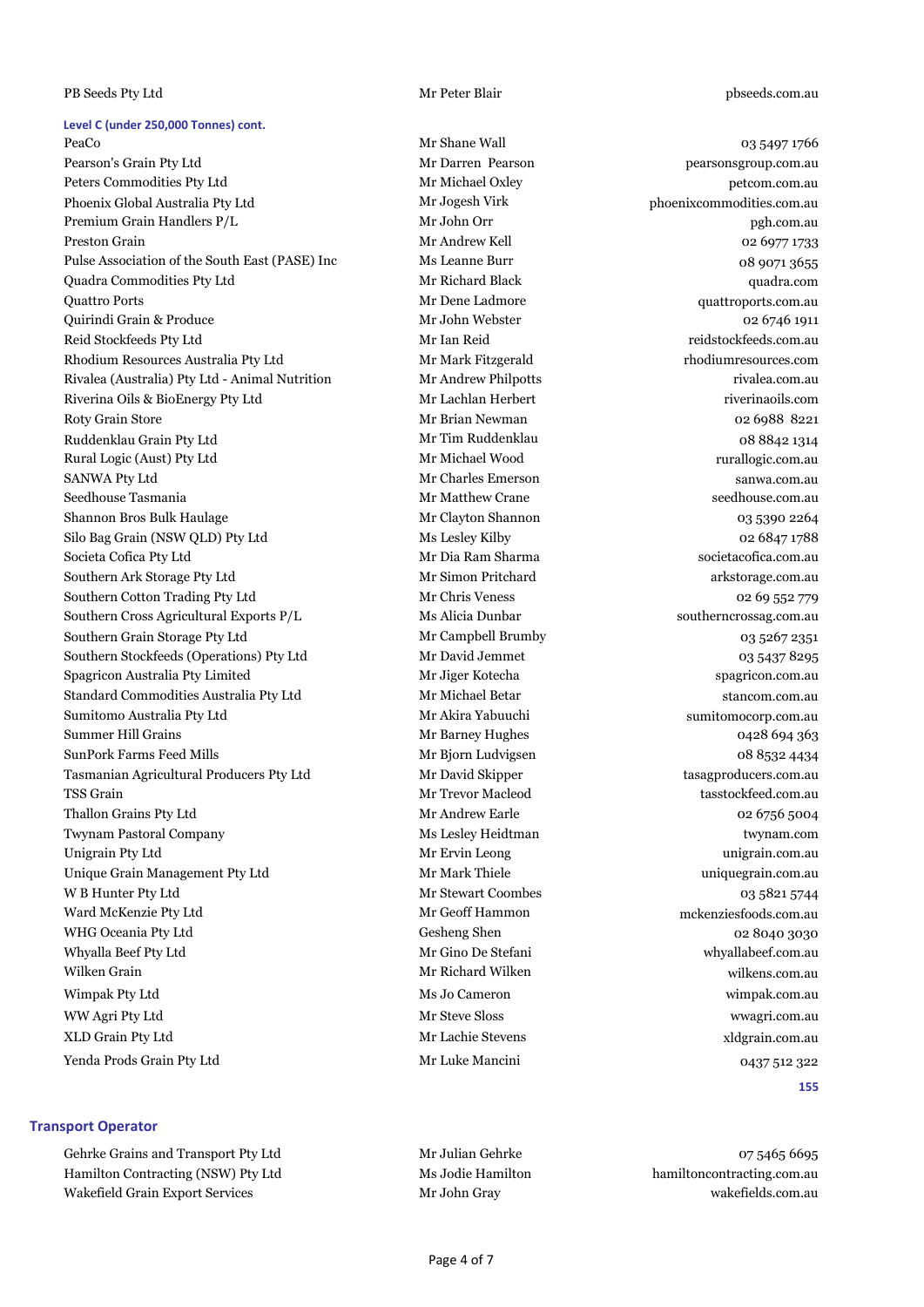#### **Broker**

**Large 0**

#### **Medium**

Fox Commodities **Fox** Commodities **and Cochrane Mr Paul Cochrane** for the foxcommodities.com.au Grain Brokers Australia Mr Jeff Winspear grainbrokers.com.au Horizon Grain Brokers Pty Ltd Mr Ash Munro horizongb.com.au Igrain.com.au Pty Ltd Mr Tom Roberts igrain.com.au INTL FCStone Pty Ltd Mr Brett Cooper intlfcstone.com McDonald Pelz Australia Mr Peter Geary mcdonaldpelz.com Perkins Commodity Brokers and the commodity Brokers Mr Craig Perkins and the commodity Brokers and the commodity Brokers and Mr Craig Perkins and the commodity Brokers and the commodity Brokers and the commodity Brokers an Teague Australia Pty Ltd Mr Tim Teague teague.com.au Southern Aurora Markets **Mr Pat Cogswell** Mr Pat Cogswell samarkets.com.au samarkets.com.au

#### **Sole Operator**

A C Grain and A C Grain Clarke 2012 Mr Adam Clarke 2014 04:00 065 763 ACCB Australia and the control of the Mr Andy Cunliffe and the control of the control of the control of the control of the control of the control of the control of the control of the control of the control of the control o AgLink - CMS Mr Justen Schofield aglinkcms.com.au Allied Grain Pty Ltd Mr Angus Wettenhall alliedgrain.com.au Cereal Milling Services Pty Ltd Mr Michael Moss and Mr Michael Moss of the Mr Michael Moss of the Mr Michael Moss of the Mr Michael Moss of the Mr Michael Moss of the Mr Michael Moss of the Mr Michael Moss of the Mr Michae Cogeser (Australia) Pty Ltd Mr Robert Luetolf Cogeser.com.au Farm Tender Mr Matt Henke farmtender.com.au Knight Commodities **Mr Chris Groat** 1974 671 5221 Link Brokering **Mr Dion Costigan** Mr Dion Costigan linkbrokering.com.au Lotema Pty Ltd Mr Todd Lees lotema.com.au Mr Ian Mallon Commodity Brokering Mr Ian Mallon mcbrokering.com Quest Commodities Pty Ltd Ms Jayne Barker questcommodities.com.au Shearwater International Pty Ltd Mr Don Cattanach 07 3324 9088 Wimmera Mallee Grain Services and Mr Rodney Edgerton and the egrainservices.com.au Woodside Commodities Pty Ltd Mr Hamish Steele-Park woodcomm.com.au

#### **Corporate**

**Large**

ASX Limited **ASX** Limited **Mr Kristen Hopkins** asx.com.au/grainfutures Australia And New Zealand Banking Group Mr Ian Hanrahan and Mr Ian Hanrahan anz.com.au Australian Grain Technologies Pty Ltd Mr Haydn Kuchel agthreeding.com.au agtbreeding.com.au

Commonwealth Bank of Australia Mr Tom Barraket commbank.com.au Symbio Laboratories Ms Elizabeth Owens symbiolabs.com.au

#### **Medium**

Agfarm Pty Ltd agfarm.com.au agfarm.com.au material Mr Ron McCalman agfarm.com.au agfarm.com.au agfarm.com.au Agrifood Technology Pty Ltd Ms Doreen Fernandez 03 9742 0589 Agrisk Management Pty Ltd Mr Brett Stevenson 02 9499 4199 AMSPEC Mr Lee Shilvock amspecgroup.com Australian Superintendence Company Mr Andrew Parry 07 3391 8640 Commodity Inspection Services (Australia) Pty Ltd Mr Mathew Conoulty commodityinspection.com.au Foss Pacific Pty Ltd Mr Simon Kirkman foss.com.au Holding Redlich Mr Geoff Farnsworth holdingredlich.com Holman Fenwick Willan **Mr Stephen Thompson Mr Stephen Thompson** hfw.com Intertek Mr Ben Jones intertek.com Merricks Capital Pty Limited Mr Adam Davis merrickscapital.com NZX Australia (ACF, PFA) Mr Ron Storey nzx.com SBA Law Mr Jeremy Rosenthal sbalaw.com SGS Australia Pty Ltd Mr Scot Paterson au.sgs.com

**9**

#### **15**

**5**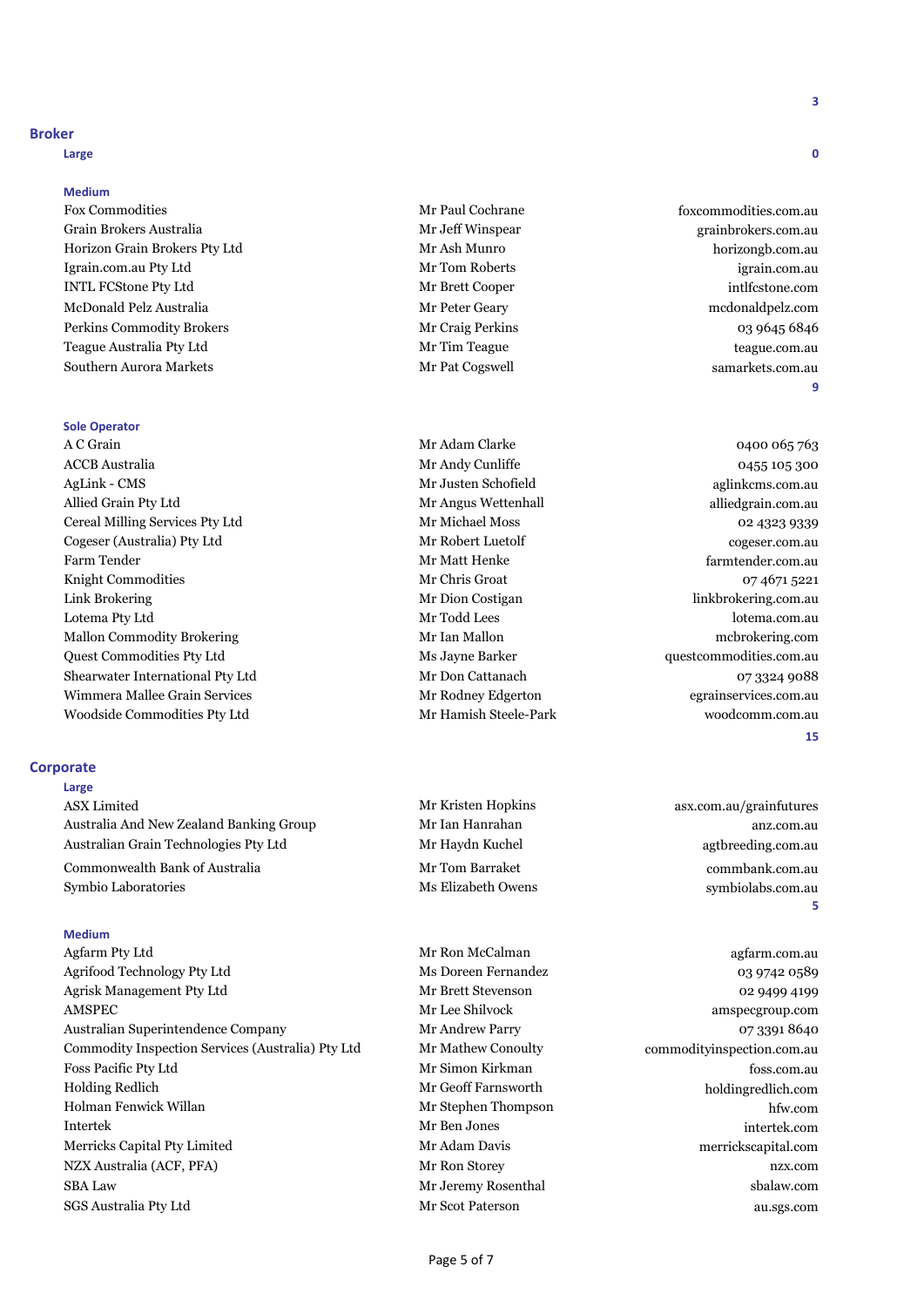#### **Corporate (cont.)**

**Small Small Small Small Small** Advance Trading Australasia and Mr Andrew Woodhouse advance-trading.com.au Ag Scientia Pty Ltd **Mr Lloyd George 63 9598 1980** 03 9598 1980 AvantAgri Australia Pty Ltd Mr Peter Woods avantagri.com.au Clear Grain Exchange and Cleargrain.com.au Mr Nathan Cattle Cleargrain.com.au cleargrain.com.au CloudBreak Grain Marketing Pty Ltd Mr Ed Scamps Mr Ed Scamps 08 8388 8084 Basis Commodities Pty Ltd Mr Chris Whitwell basiscommodities.com.ay Delta Agribusiness Pty Ltd Mr Michael Parry 1992 02 6772 0000 Direct Commodities Pty Ltd Mr Hamish Robertson directcommodities.com.au EP Integrated Commodities Pty Ltd Ms Tracey Lehmann 08 8627 2304 Farmanco Marketing Pty Ltd **Mr Donald McTaggart** farmanco.com.au farmanco.com.au farmanco.com.au farmanco.com.au FarMarCo Australia Pty Ltd Mr Robert Imray 07 4637 6400 Finesse Solutions Pty Limited Mr Malcolm Finlayson and Mr Malcolm Finlayson 62 9872 9270 Flexi Grain Mr Jarrod Tonkin flexigrain.com.au Goldstar Commodities **Soldstar Commodities** Commodities Commodities.com.au Grainx Mr Chris Hood grainx.com.au HarvestCheck Pty Ltd Mr Stephen Schumacher 0418 199535 Hay Plains Grain Storage Pty Ltd Mr Ron Harris 600 0404 444 600 IKON Commodities Pty Ltd Mr Simon Clancy ikoncommodities.com.au MarketAg Pty Ltd Mr Mark Martin 02 6747 1590 McMullen Consulting Pty Ltd Mr Gerard McMullen McMullen 03 8300 0108 Mirfak P/L Mr Mark Murphy mirfak.com.au Murray Goulburn Trading Pty Ltd Mr Gerard Murphy 03 5862 2799 OMIC Australia Pty Ltd Mr Yasuhide Okumura omicaustralia.com.au Perten Instruments Australia Pty Ltd Mr Raul Ovelar Maxwell of Mr Raul Ovelar 62 9870 3400 Pinnacle Commodities Pty Ltd Mr Rod Buckle pinnacle commodities.com.au Planfarm Marketing Pty Ltd **Mr Jerome Critch** Marketing Pty Ltd planfarm.com.au Primal Foods Group **Mr Peter Longhurst** 62 8011 4182 Rise Agribusiness Pty Ltd Mr Ian Dalgliesh Mr Ian Dalgliesh riseagri.com.au Rural Directions Pty Ltd **Mr Chris Heinjus** Rural directions.com SGA Solutions Pty Ltd Mr David Hudson 03 5428 4990 TE Storage & Logistics Pty Ltd Mr Tom Hage 188 8762 2188<br>Ten Tigers of Mr Chris Tonkin Mr Chris Tonkin (1995) 2188

#### **International Affiliate**

CIS - Commodity Inspection Services Mr Paul Schweitzer cis-inspections.com CCIC Australia Pty Ltd Mr Isherwood Feng 02 9580 3212

#### **Industry Association**

Grain Growers Limited D. McKeon/M. Southan graingrowers.com.au Grain Industry Association of WA Ms Larissa Taylor Grain Industry Association of WA Grain Producers Australia Ltd Mr Andrew Weidemann grainproducers.com.au NSW Farmers Association and the Mr Robert Hardie 1982 and 1982 and 1982 and 1982 and 1982 and 1982 and 1982 and 1982 Victorian Farmers Federation and Mr Stephen Sheridan and Device of the Control of Stephen Sheridan and Device of the O3 9207 5555

#### **Merchant Association**

Grain Industry Association of SA Ms Rebecca Freeman 0414 844 425 Grain Industry Association Of Victoria **Mr Colin Peace** and Mr Colin Peace giav.com.au Grain NSW Inc **Grain Struck Community Community** Ms Joanne Ware **graining** grainnsw.com.au Queensland Agricultural Merchants Inc. Mr John Francis qam.org.au

Ten Tigers Mr Chris Tonkin tentigers.com.au **34**

**2**